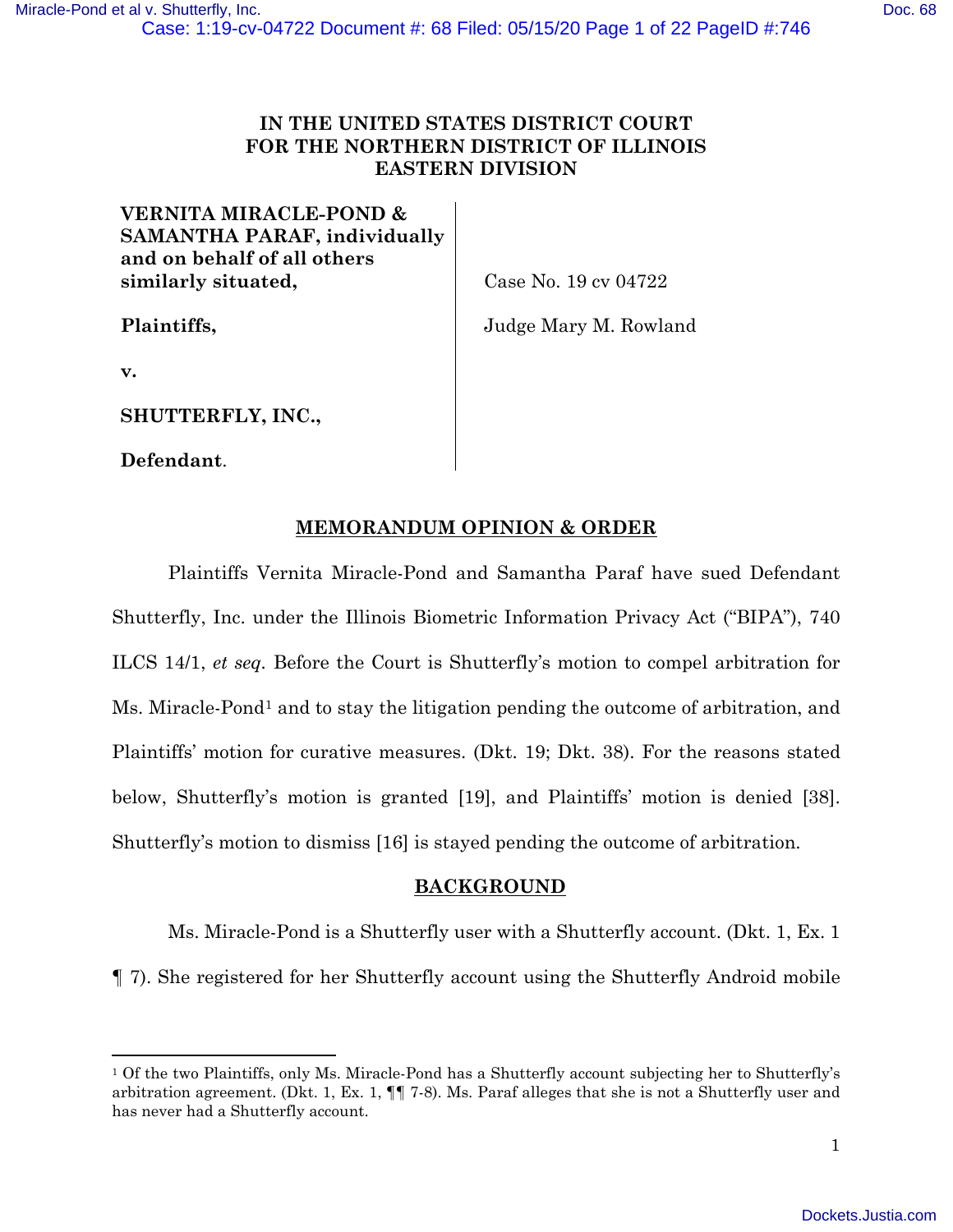app in August 2014. (Dkt. 23 ¶ 3). During the registration process, the app displayed a page on Ms. Miracle-Pond's Android device. (Dkt. 23, Ex. 1, 2). In order to proceed past that page, Ms. Miracle-Pond was required to click a button that said "Accept" below the following statement: "By tapping 'Accept', you agree to use the Shutterfly for Android software and the associated Shutterfly services in accordance with Shutterfly's Terms of Use." (*Id*.). The page directed users to the Terms of Use: "To view a copy of the Terms of Use from your phone, tap the 'View Terms of Use' button below. You may also view the Terms of Use and Privacy Policy at shutterfly.com." (*Id*.). An image of the page's layout is replicated below:



(*Id*.).

Shutterfly has had various Terms of Use between 2014 and the filing of this suit. In the version of the Terms of Use from August 2014, the time Ms. Miracle-Pond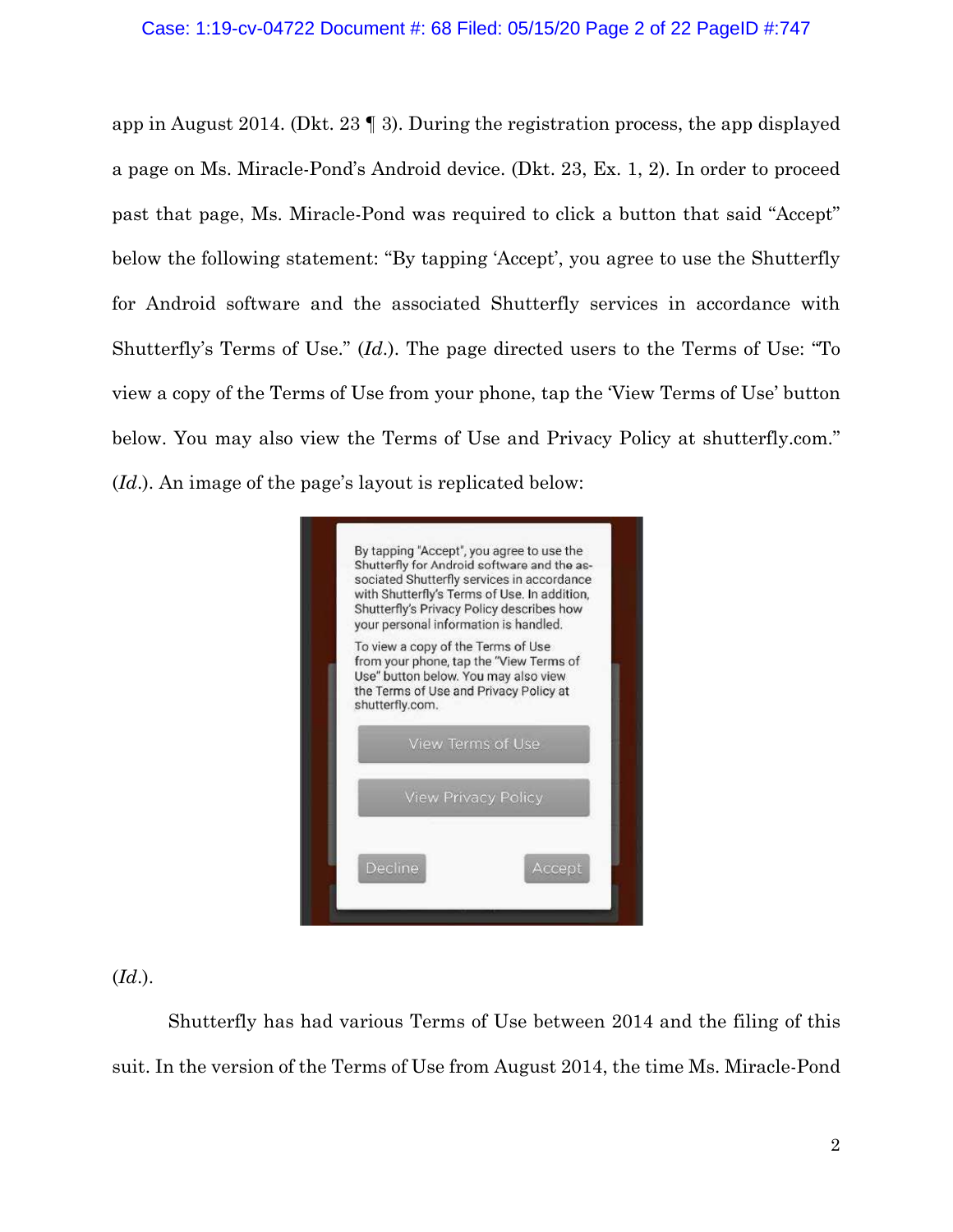opened an account with Shutterfly, the first section reiterated that the user was

accepting the Terms. The Terms of Use stated, in relevant part:

Please read these Terms of Use ("Terms") carefully. They contain the legal terms and conditions that govern your use of and access to our websites, mobile sites, and mobile applications (collectively, our "Sites and Apps"), as well as our provision of products and services…

By visiting any of our Sites and Apps, you are signifying your assent to these Terms and our Privacy Policy, which is incorporated herein by reference. Any products ordered or services used through any of our Sites and Apps are also governed by these Terms. We may revise these Terms from time to time by posting a revised version. YOUR CONTUNED USE OF ANY OF THESE SITES AND APPS AFTER WE POST SUCH CHANGES WILL CONSTITUTE YOUR ACCEPTANCE OF SUCH CHANGES. IN ADDTION, BY ORDERING PRODUCTS OR USING SERVICES, YOU ACKNOWLEDGE THAT YOU HAVE READ AND REVIEWED THESE TERMS IN THEIR ENTIRIETY, YOU AGREE TO THESE TERMS AND THE PRIVACY POLICY AND THESE TERMS CONSTITUTE BINDING AND ENFORCEABLE OBLIGATIONS ON YOU.

(Dkt. 23, Ex. 2, 2) (capitalization in original). Notably, the revision clause did not

require notice of revisions to Shutterfly users, other than posting the new terms. (Dkt.

37, 3).

The 2014 Terms of Use included a class action waiver that stated:

ANY DISPUTE RESOLUTION PROCEEDINGS, WHETHER IN ARBITRATION OR COURT, WILL BE CONDUCTED ONLY ON AN INDIVIDAUL BASIS AND NOT IN A CLASS OR REPRESENTATIVE ACTION OR AS A NAMED OR UNNAMED MEMBER IN A CLASS, CONSOLIDATED, REPRESENTATIVE OR PRIVATE ATTORNEY GENERAL LEGAL ACTION. YOUR ACCESS AND CONTINUED USE OF ANY OF OUR SITES AND APPS SIGNIFIES YOUR EXPLICIT CONSENT TO THIS WAIVER.

(Dkt. 23, Ex. 2, 14) (capitalization in original).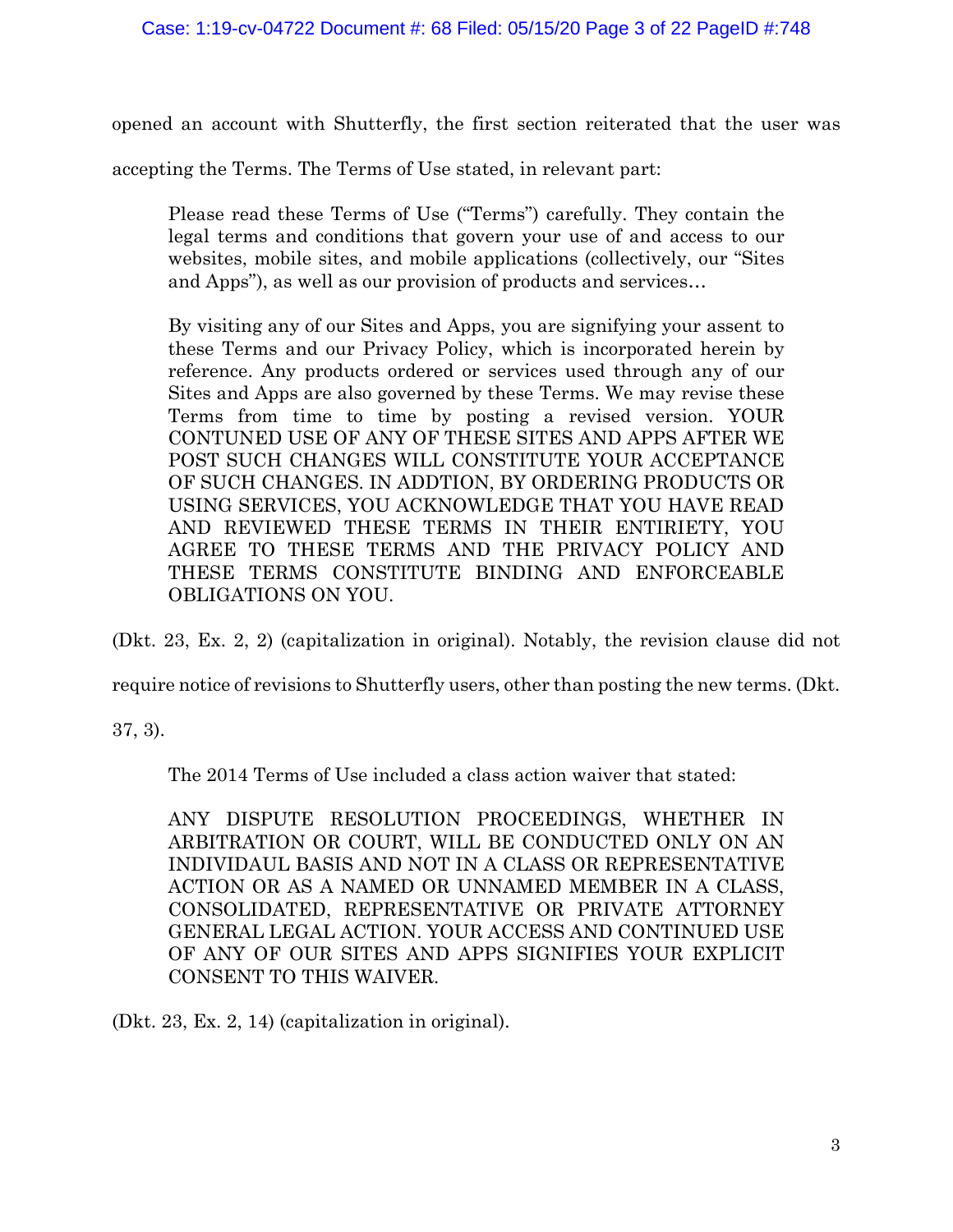In May 2015, Shutterfly added an arbitration provision to its Terms of Use. (Dkt. 23, Ex. 3). Every version of Shutterfly's Terms of Use since May 2015, including the most recent version from September 2019, has included an arbitration provision. (Dkt. 23, Ex. 4). In each version, the preamble to the Terms stated: "NOTE: THIS TERMS OF USE CONTAINS AN ARBITRATION AND CLASS ACTION WAIVER PROVISION IN THE 'ARBITRATION' SECTION BELOW THAT AFFECTS YOUR RIGHTS UNDER THE TERMS OF USE AND WITH RESPECT TO ANY DISPUTE BETWEEN YOU AND US AND OUR AFFILIATES." (Dkt. 23, Ex. 3, 1; Dkt. 23, Ex. 4, 1) (capitalization in original). In both versions of the Terms, the arbitration clause states that "you and Shutterfly agree that any dispute, claim or controversy arising out of or relating in any way to the Shutterfly service, these Terms of Use and this Arbitration Agreement, shall be determined by binding arbitration." (*Id*.). The arbitration clause further explains that "[a]ll issues are for the arbitrator to decide, including issues relating to the scope and enforceability of this arbitration agreement." (*Id*.).

According to Shutterfly's records, Ms. Miracle-Pond uploaded nearly 300 photographs to her account between August 2014 and December 2018, ordered Shutterfly products on December 6, 2015, December 11, 2017, October 24, 2018, and December 8, 2018, and accessed her account as recently as April 22, 2019. (Dkt. 1, Ex.1,  $\P$  3).

Ms. Miracle Pond and Ms. Palaf filed this lawsuit, on behalf of themselves and similarly situated Shutterfly users, in the Circuit Court of Cook County in June 2019.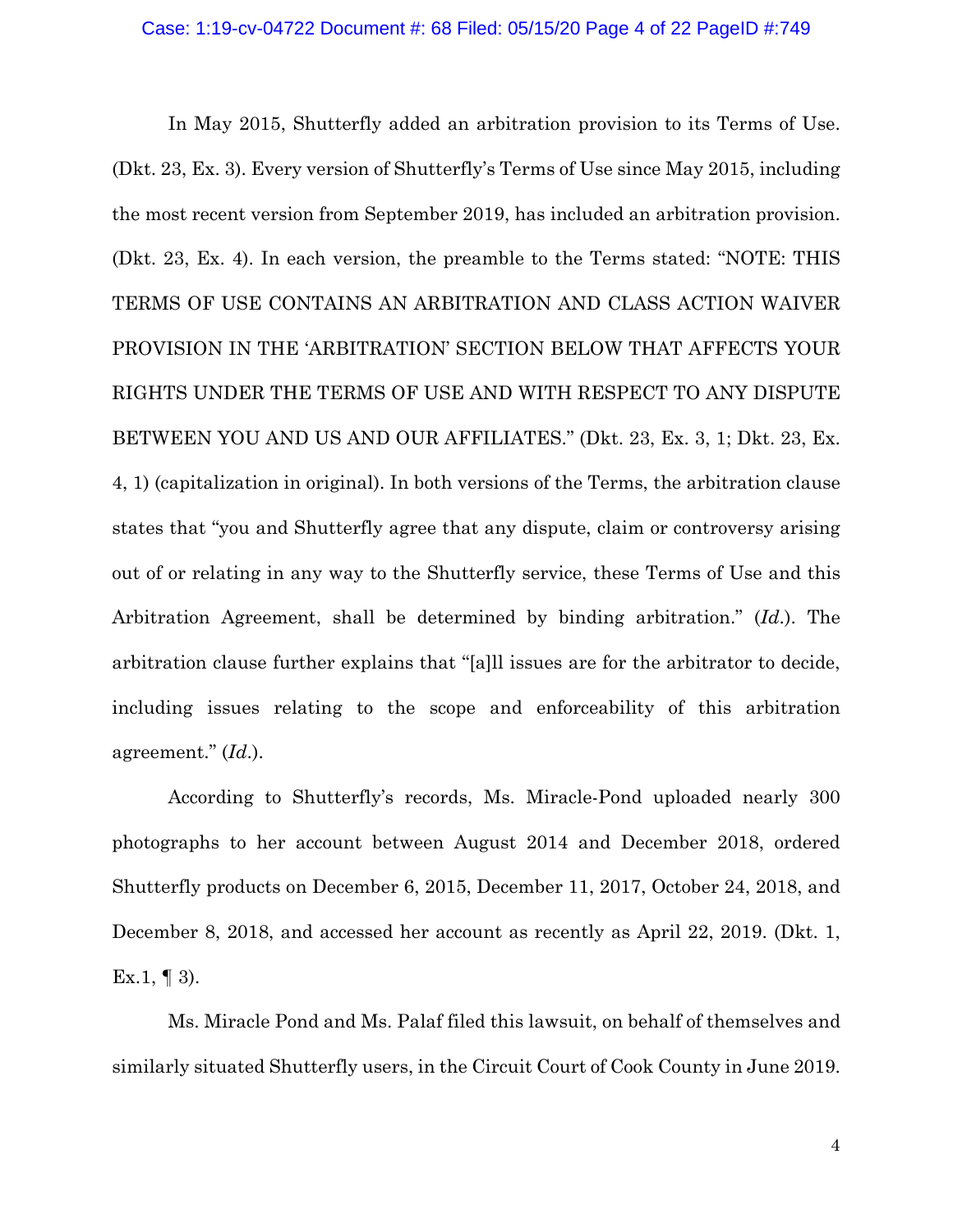(Dkt. 1 ¶ 1). They allege that Shutterfly violated BIPA by using facial-recognition technology to extract biometric identifiers for "tagging" individuals and by "selling, leasing, trading, or otherwise profiting from Plaintiffs' and Class Members' biometric identifiers and/or biometric information." (Dkt. 1, Ex. 1 ¶¶ 48-49). On July 12, 2019, Shutterfly removed to this Court. (Dkt. 1).

In September 2019, about three months after Ms. Miracle-Pond and Ms. Palaf filed this lawsuit, Shutterfly sent an email to all of its users nationwide. The email notified Shutterfly users that the Terms of Use had been updated. The email stated: "We're updating our Privacy Policy and Terms of Use, reflecting our ongoing commitment to be transparent about how we use your data and keep it safe. We invite you to read our policies in full, but here's a snapshot…." (Dkt. 22, Ex. 1). The email then listed four bullet points unrelated to arbitration before stating: "We also updated our Terms of Use to clarify your legal rights in the event of a dispute and how disputes will be resolved in arbitration." (*Id*.). Finally, the email advised users: "If you do not contact us to close your account by October 1, 2019, or otherwise continue to use our websites and/or mobile applications, you accept these updated terms." (*Id*.).

Shutterfly's records indicate that Ms. Miracle-Pond opened that email on September 8, 2019. (Dkt. 21, 4). As of October 2, 2019, Ms. Miracle-Pond's account remained open. (*Id*.). Plaintiffs believe the September 2019 email "was an improper *ex parte* communication with Plaintiff and putative class members because it failed to advise them of the pending litigation while seeking to deprive them of their rights as plaintiffs or class members." (Dkt. 37, 4). Before the Court are two motions: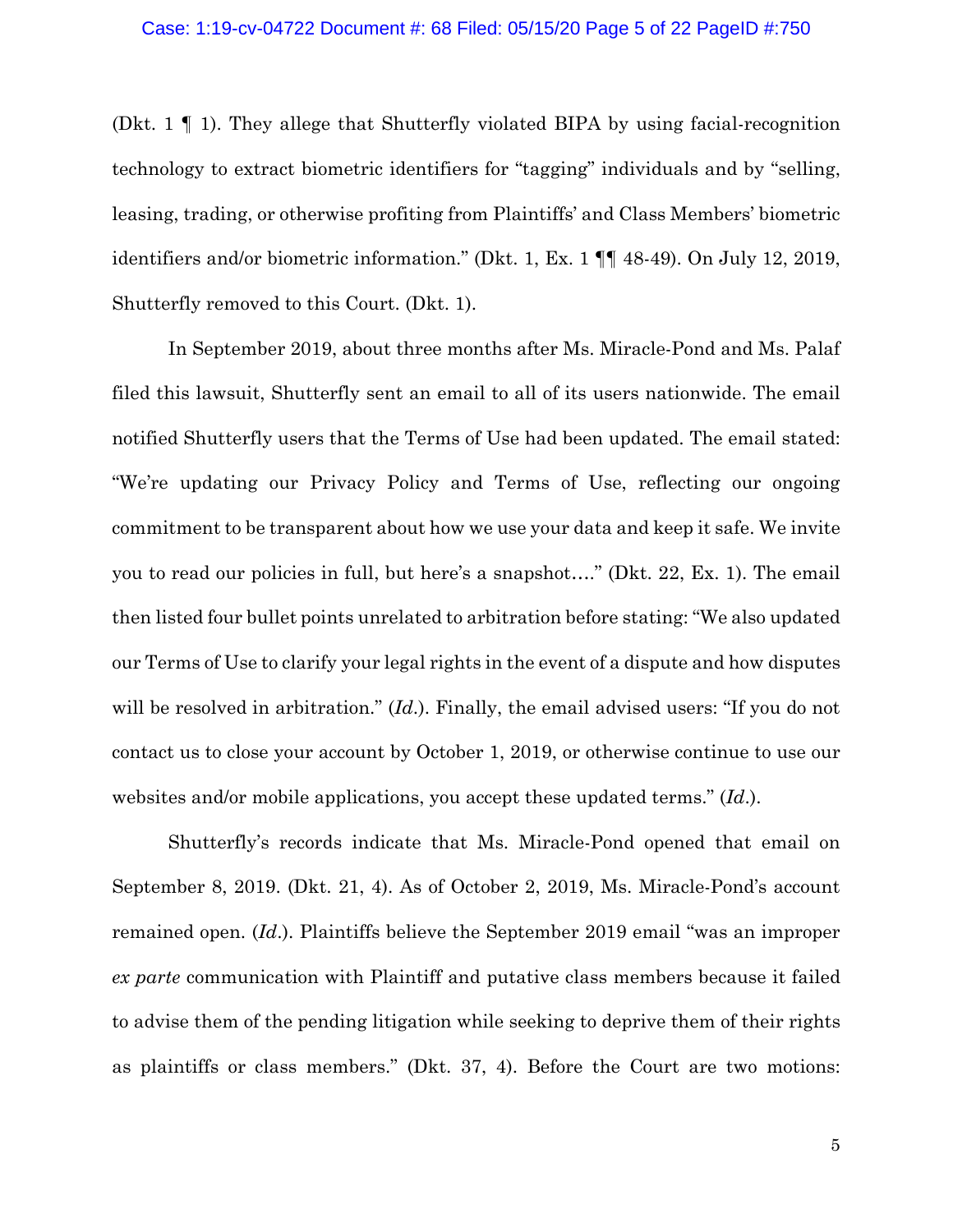Shutterfly's motion to compel arbitration, and Plaintiffs' motion for curative measures regarding the September 2019 email. (Dkt. 19; Dkt. 38).

#### **DISCUSSION**

### **1. Motion to Compel Arbitration**

Under the Federal Arbitration Act ("FAA"), "[a] written provision in … a contract… to settle by arbitration a controversy thereafter arising out of such contract … shall be valid, irrevocable, and enforceable." 9 U.S.C. § 2. The FAA "reflects a liberal federal policy favoring arbitration agreements," *AT&T Mobility LLC v. Concepcion*, 563 U.S. 333, 346, 131 S. Ct. 1740, 179 L.Ed.2d 742 (2011) (quoting *Moses H. Cone Mem'l Hosp. v. Mercury Constr. Corp.*, 460 U.S. 1, 24, 103 S. Ct. 927, 74 L.Ed.2d 765 (1983)), and places "arbitration agreements on an equal footing with other contracts." *Gore v. Alltel Comm'cns, LLC*, 666 F.3d 1027, 1032 (7th Cir. 2012) (internal quotations omitted). It thereby follows that parties are not required to arbitrate unless they have agreed to do so. *Scherk v. Alberto-Culver Co.*, 417 U.S. 506, 511, 94 S. Ct. 2449, 41 L.Ed.2d 270 (1974). "When deciding whether parties agreed to arbitrate a certain matter, courts generally should apply ordinary state-law principles that govern the formation of contracts." *Druco Rest., Inc. v. Steak N Shake Enterp., Inc.*, 765 F.3d 776, 781 (7th Cir. 2014).

Courts deciding motions to compel arbitration apply a summary judgment standard in accordance with Federal Rule of Civil Procedure 56(c). *Tickanen v. Harris & Harris, Ltd.*, 461 F.Supp.2d 863, 866 (E.D. Wis. 2006); *Meyer v. Uber Technologies, Inc.*, 868 F.3d 66, 74 (S.D.N.Y. 2017). Movants are required to "provide sufficient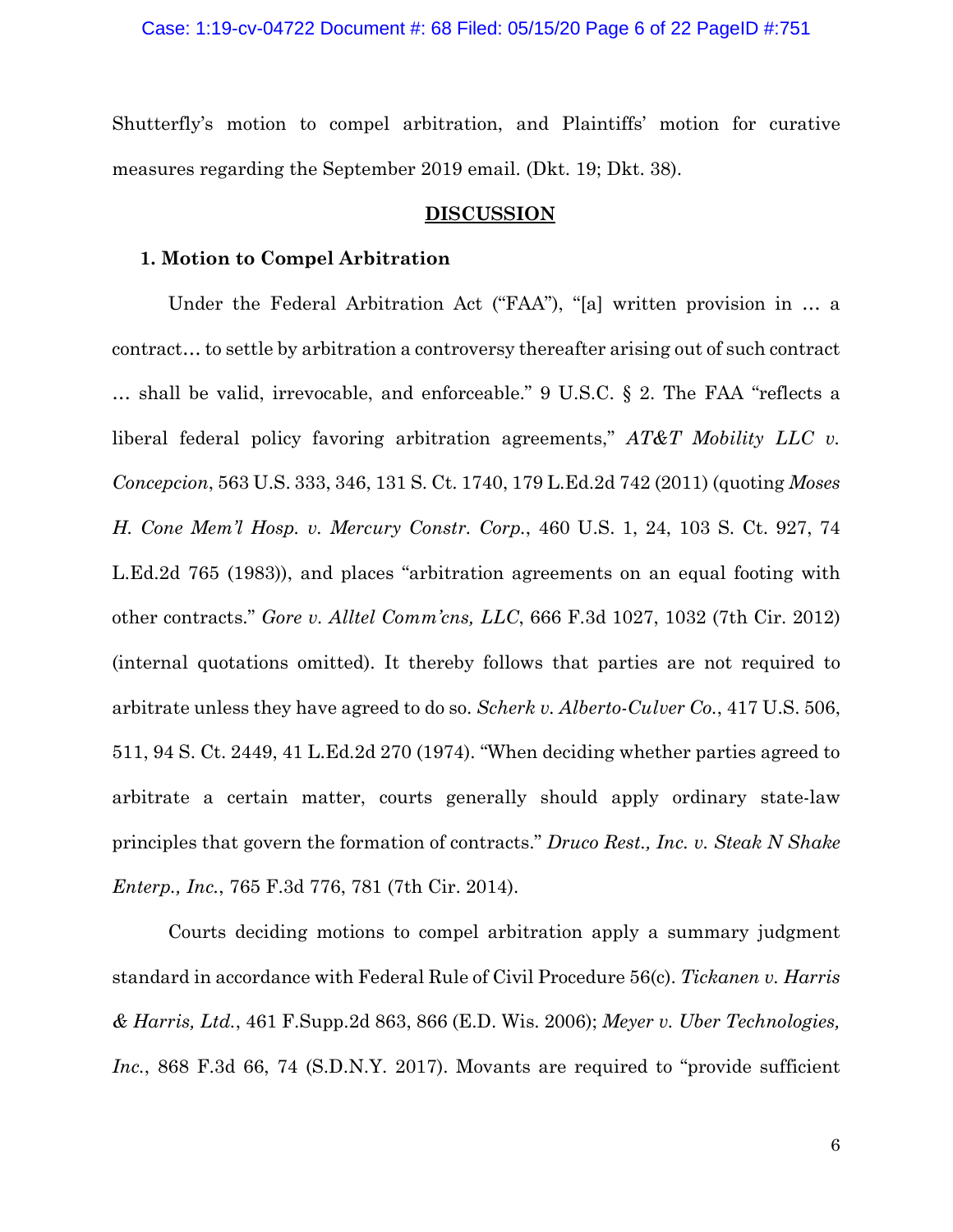## Case: 1:19-cv-04722 Document #: 68 Filed: 05/15/20 Page 7 of 22 PageID #:752

evidence in support of their claims such that a reasonable jury could return a verdict for them under applicable law." *Friends for Health: Supporting North Shore Health Center v. PayPal, Inc.*, No. 17 C 1542, 2018 WL 2933608, at \*3 (N.D. Ill. June 12, 2018) (citing *WFC Commodities Corp. v. Linnco Futures Group, Inc.*, No. 98 C 1354, 1998 WL 834374, at \*2 (N.D. Ill. Nov. 25, 1998)). "The party opposing arbitration must identify a triable issue of fact concerning the existence of agreement" and "cannot avoid compelled arbitration by generally denying the facts upon which the right to arbitration rests." *Tinder v. Pinkerton Sec.*, 305 F.3d 728, 735 (7th Cir. 2002). The Court may consider exhibits and affidavits regarding the arbitration agreement. *Friends for Health*, 2018 WL 2933608, at \*3.

# **a. Whether Ms. Miracle-Pond Agreed to the Terms of Use**

A party seeking to compel arbitration must first establish that an arbitration agreement exists. [2](#page-6-0) *Gen. Ass'n of Regular Baptist Churches v. Scott*, 549 F. App'x. 531, 533 (7th Cir. 2013). Whether an agreement to arbitrate has been formed is governed by state law.[3](#page-6-1) *Sgouos v. TransUnion Corp.*, 817 F.3d 1029, 1034 (7th Cir. 2016). Ms.

<span id="page-6-0"></span><sup>2</sup> Shutterfly claims that this threshold issue should be decided by the arbitrator. (Dkt. 21, 12-13). Under the FAA, "parties can agree to arbitrate 'gateway' questions of 'arbitrability,' such as whether the parties have agreed to arbitrate or whether their agreement covers a particular controversy." *Rent-A-Center, West, Inc. v. Jackson*, 561 U.S. 63, 68-69, 130 S.Ct. 2772, 177 L.Ed.2d 403 (2010). The "delegation" clause here states: "[a]ll issues are for the arbitrator to decide, including issues relating to scope and enforceability of this arbitration agreement." (Dkt. 23, Ex. 3, 16). Notably, this clause does not explicitly delegate questions of contract formation to the arbitrator. Ms. Miracle-Pond contests whether a contract was formed at all. Thus, the Court addresses the question of contract formation before deciding to compel arbitration. *Mohammed v. Uber Techs., Inc.*, 237 F.Supp.3d 719, 728 (N.D. Ill. 2017) ("it is the court and not the arbitrator that 'must decide whether a contract exists before it decides whether to stay an action and order arbitration'") (quoting *Janiga v. Questar Capital Corp.*, 615 F.3d 735, 741 (7th Cir. 2010)).

<span id="page-6-1"></span><sup>3</sup> In their memoranda, both parties cite to Illinois contract law to analyze whether the parties formed an agreement to arbitrate. They thus agree that Illinois law governs the question of contract formation. Accordingly, the Court need not perform a choice-of-law analysis. *See Caisse Nationale de Credit Agricole v. CBI Indus., Inc.*, 90 F.3d 1264, 1271 n.3 (7th Cir. 1996).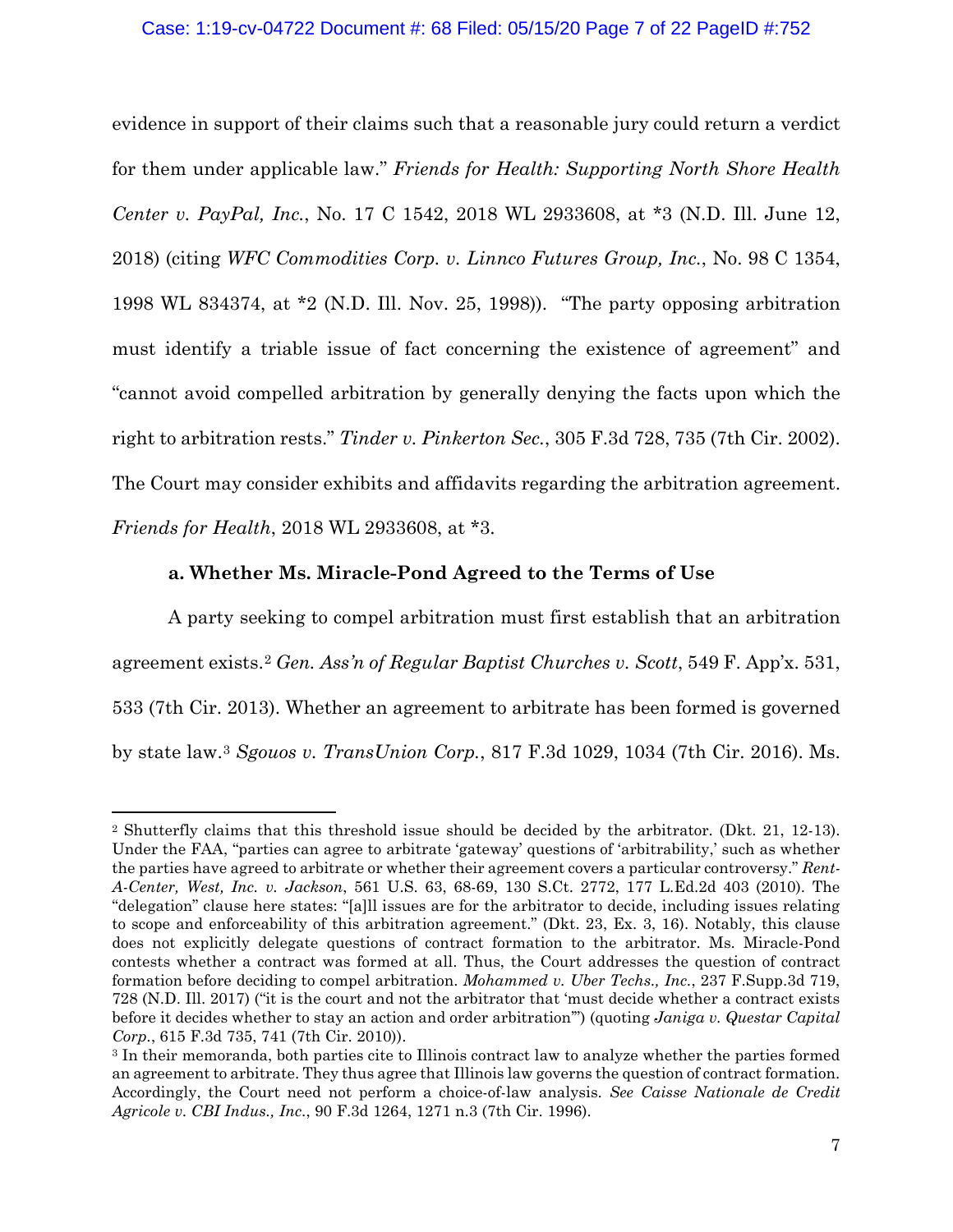### Case: 1:19-cv-04722 Document #: 68 Filed: 05/15/20 Page 8 of 22 PageID #:753

Miracle-Pond argues that she did not assent to Shutterfly's terms of use when she formed her Shutterfly account. Arguing that the Terms of Use are a "browsewrap" agreement, Ms. Miracle-Pond contends that she merely agreed that her *use* of Shutterfly's website and services would comply with the Terms of Use, not that she would be bound by them. (Dkt. 37, 6). The Court must thus determine whether Ms. Miracle-Pond agreed to the Terms of Use when she created a Shutterfly account.

"Although contracts formed by creating an account on a website are a 'newer form[ ] of contracting,' the same common law contract principles apply." *Topstep Trader, LLC v. OneUp Trader, LLC*, No. 17 C 4412, 2018 WL 1859040, at \*2 (N.D. Ill. Apr. 18, 2018) (citing *Sgouros*, 817 F.3d at 1034). "In Illinois, as in many states, the law governing the formation of contracts on the Internet is still in the early stages of development. But there is no reason to think that Illinois's general contract principles do not apply. Formation of a contract requires mutual assent in virtually all jurisdictions; Illinois courts use an objective approach to that question." *Sgouros*, 817 F.3d at 1034; *see also Register.com, Inc. v. Verio, Inc.*, 356 F.3d 393, 403 (2d Cir. 2004) ("While new commerce on the Internet has exposed courts to many new situations, it has not fundamentally changed the principles of contract."). The relevant inquiry for contract formation via the Internet is (1) "whether the web pages presented to the consumer adequately communicate all the terms and conditions of the agreement," and (2) "whether the circumstances support the assumption that the purchaser receives reasonable notice of those terms." *Sgouros*, 817 F.3d at 1034. Such an inquiry is "fact-intensive." *Id*.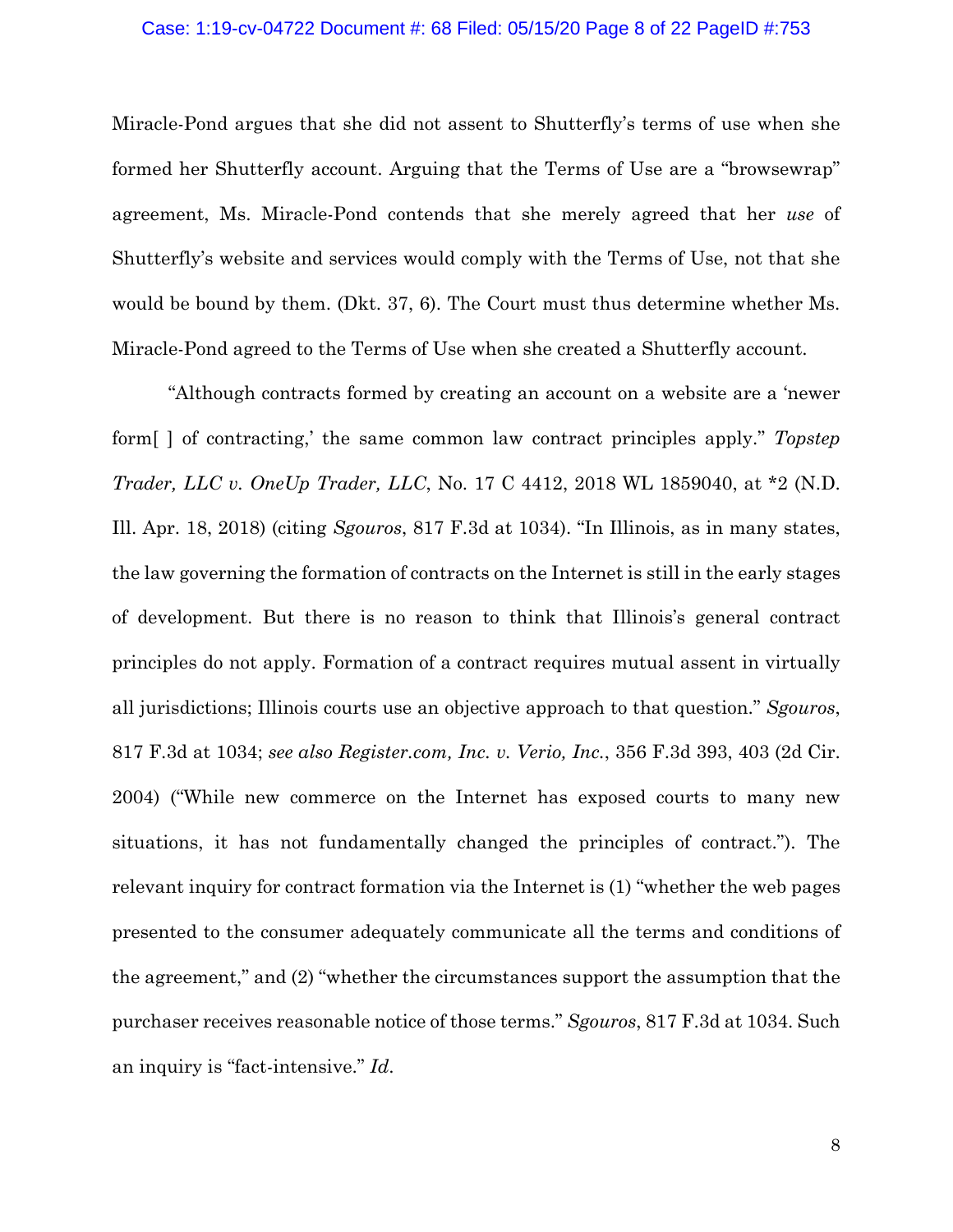### Case: 1:19-cv-04722 Document #: 68 Filed: 05/15/20 Page 9 of 22 PageID #:754

Given the fact-intensive nature of the inquiry, the precise wording and formatting is relevant here. An image of the Shutterfly page is replicated above. That page included a button that said "Accept" below the following statement: "By tapping 'Accept', you agree to use the Shutterfly for Android software and the associated Shutterfly services in accordance with Shutterfly's Terms of Use." (Dkt. 23, Ex. 1, 2). The page directed users to the Terms of Use: "To view a copy of the Terms of Use from your phone, tap the 'View Terms of Use' button below. You may also view the Terms of Use and Privacy Policy at shutterfly.com." (*Id*.). Users were required to hit either "Accept" or "Decline" in order to proceed with account sign-up.

The parties dispute whether the alleged agreement before the Court is a "clickwrap" or "browsewrap" agreement. A "clickwrap" agreement is formed when a website user clicks a button or checks a box that explicitly affirms that the user has accepted the terms after having the opportunity to scroll through the terms posted on the website, and this type of agreement is generally enforced. *Topstep Trader*, 2018 WL 1859040, at \*2; *Sgouros v. TransUnion Corp.*, No. 14 C 1850, 2015 WL 507584, at \*4 (N.D. Ill. Feb. 5, 2015), *aff'd*, 817 F.2d 1029 (7th Cir. 2016) (citing *Nguyen v. Barnes & Noble*, 763 F.3d 1171, 1175-76 (9th Cir. 2014)); *see also*, *Van Tassell v. United Mktg. Grp., LLC*, 795 F.Supp.2d 770, 790 (N.D. Ill. 2011) (courts "regularly uphold" clickwrap agreements when structured properly). A "browsewrap" agreement, on the other hand, is an agreement where users are bound by the website's terms by merely navigating or using the website; the user is not required to sign an electronic document or explicitly click an "accept" or "I agree" button. *Sgouros*,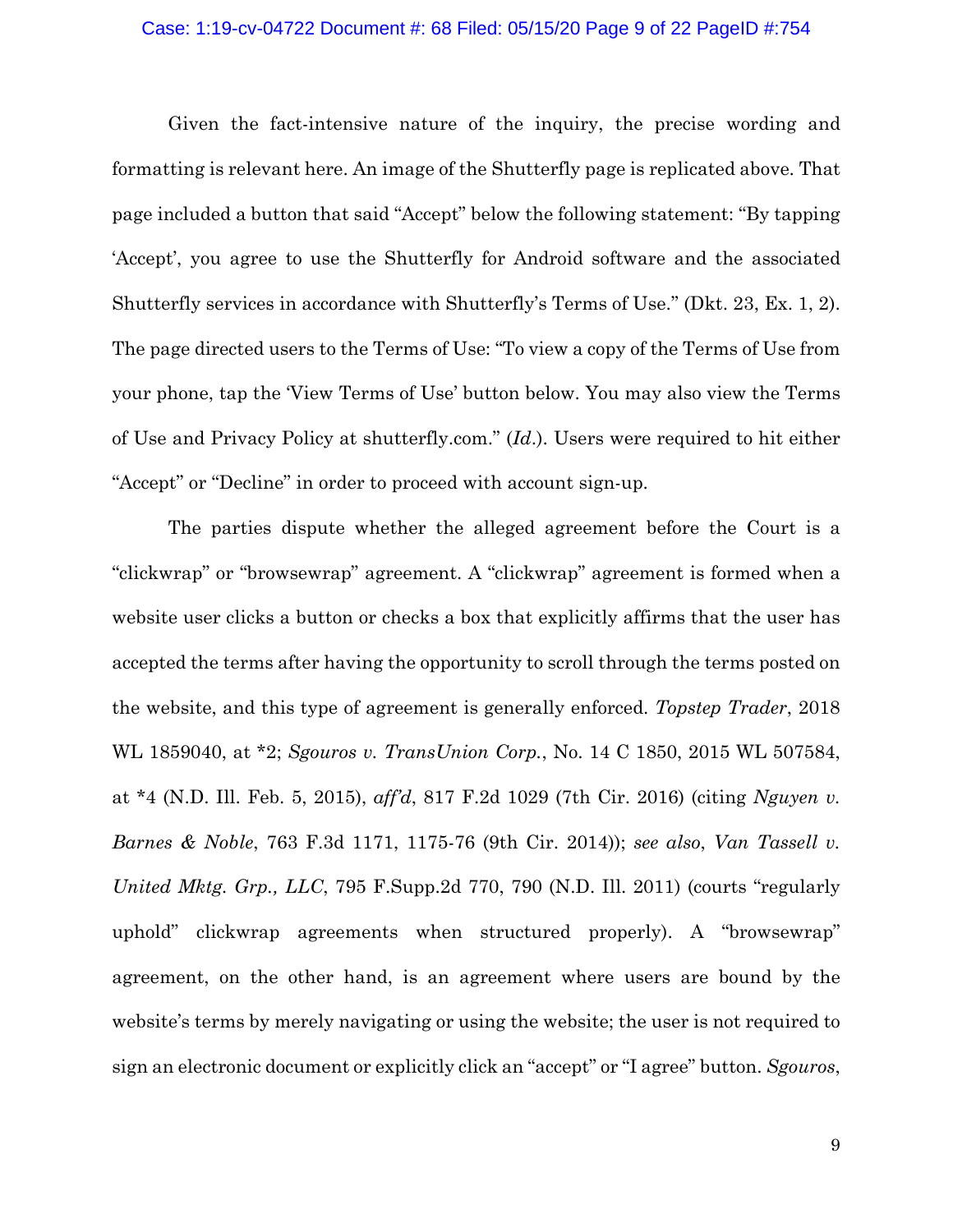2015 WL 507584, at \*6. "Courts enforce browsewrap agreements only when there is actual or constructive knowledge of terms." *Id*.

According to Ms. Miracle-Pond, Shutterfly presented users with a browsewrap agreement because the text above the "Accept" button stated: "By tapping 'Accept', you agree to use the Shutterfly for Android software and the associated Shutterfly services in accordance with Shutterfly's Terms of Use." Because the page did not say: "by tapping 'Accept', you agree to the Terms of Use," Ms. Miracle-Pond argues that she only agreed to *use* Shutterfly services in accordance with the Terms of Use; she did not assent to be bound by the Terms of Use. (Dkt. 37, 6). Yet this distinction is largely irrelevant given the nature of the agreement. The crucial difference between a clickwrap and browsewrap agreement is that the former requires affirmative assent and affirmative action, while the latter does not. *Sgouros*, 2015 WL 507584, at \*6 (browsewrap agreements "do not require users to 'sign a document or click an 'accept' or 'I agree' button") (citing *Nguyen*, 763 F.3d at 1176). Here, Shutterfly's page presented the Terms of Use for viewing, stated that clicking "Accept" would be considered acceptance of the Terms of Use, and provide both an "Accept" and "Decline" button. Because Shutterfly's "app contained a clear and conspicuous statement that … a user agreed to the Terms of Service and Privacy Policy" by clicking a link or pressing a button, a reasonable user who completes that process would understand that she was manifesting assent to the Terms. *Johnson v. Uber Techs., Inc.*, No. 16 C 5468, 2019 WL 4503989, at \*4-5 (N.D. Ill. Sep. 20, 2018) (finding a valid clickwrap agreement). Ms. Miracle-Pond has failed to raise a genuine dispute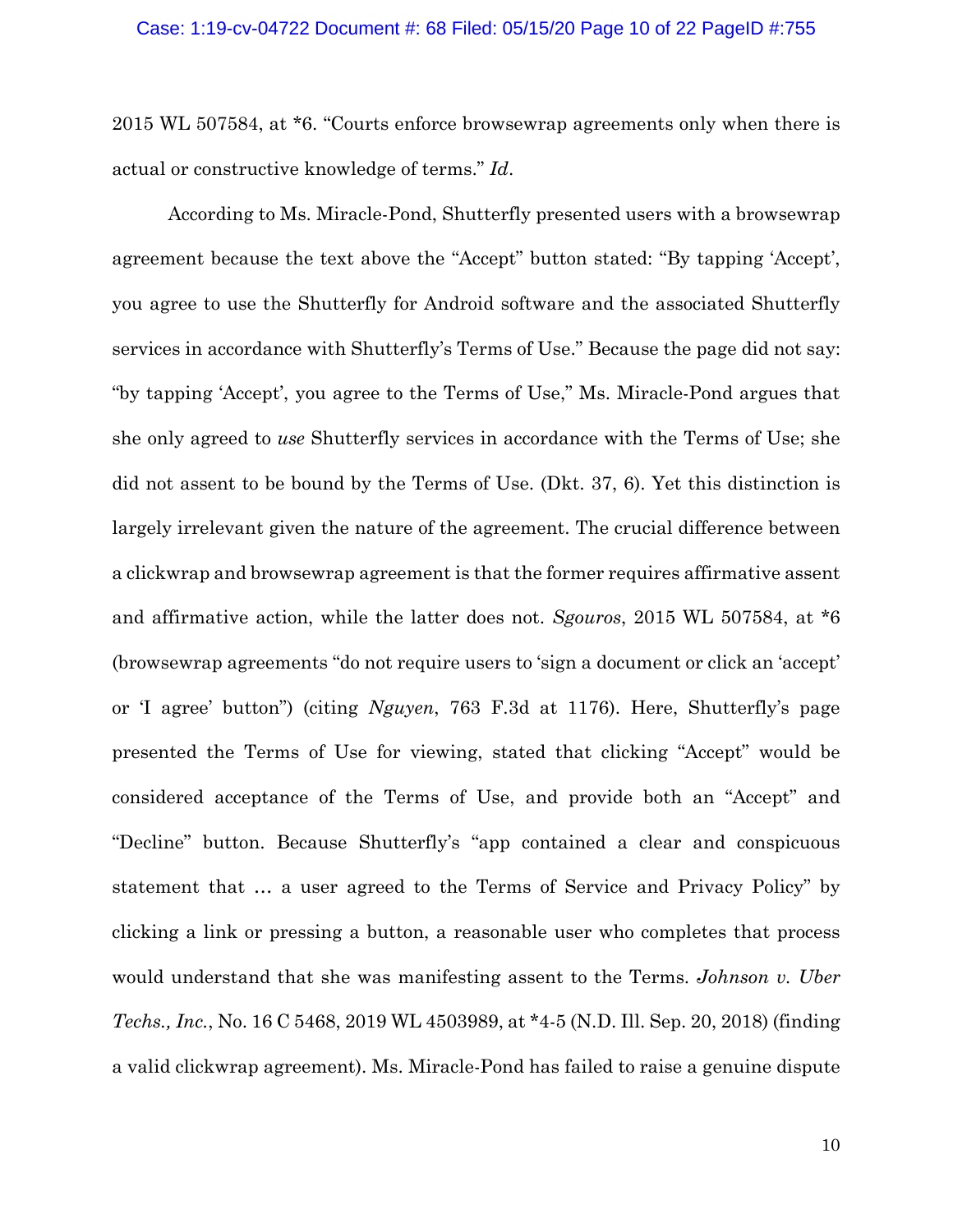#### Case: 1:19-cv-04722 Document #: 68 Filed: 05/15/20 Page 11 of 22 PageID #:756

as to whether she entered into an enforceable agreement with Shutterfly. Shutterfly's agreement is clearly a valid clickwrap agreement and Ms. Miracle-Pond agreed to be bound by Shutterfly's Terms of Use.

Ms. Miracle-Pond argues that even if a contract formed between the parties, there is no valid agreement to arbitrate because (1) arbitration clauses subject to unilateral modification are illusory, (2) Ms. Miracle-Pond could not have assented to the arbitration provision because Shutterfly failed to provide notice of the 2015 modification, and (3) arbitration clauses that apply retroactively are unenforceable. She additionally argues that even if the arbitration clause is valid, plaintiffs cannot waive their rights to class arbitration of their claim for an injunction under the *McGill*  rule. The Court shall address each argument in turn.

#### **b. 2015 Unilateral Modifications to the Terms of Use**

As noted above, the Terms of Use accepted by Ms. Miracle-Pond in 2014 did not contain an explicit arbitration provision.[4](#page-10-0) Shutterfly added an arbitration provision to its Terms of Use in May 2015. (Dkt. 21, 9).

Ms. Miracle-Pond first argues that arbitration clauses subject to unilateral modification are illusory. [5](#page-10-1) Illinois Courts allow parties to agree to authorize one party to modify a contract unilaterally. *See, e.g.*, *Williams v. TCF Nat'l Bank*, No. 12 C 5115,

<span id="page-10-0"></span><sup>4</sup> The terms of use did, however, contain a class action waiver and addressed voluntary arbitration. (Dkt. 23, Ex. 2, 14).

<span id="page-10-1"></span><sup>5</sup> Ms. Miracle-Pond makes this argument under both Illinois and California law. She notes that the Terms of Use include a California choice of law provision. However, regarding unilateral modifications and retroactive arbitration agreements, California law and Illinois law do not compel different results. Accordingly, the Court analyzes these two issues under Illinois law. *See Friends for Health: Supporting North Shore Health Center v. PayPal, Inc.,* No. 17 C 1542, 2018 WL 2933608, at \*6 n. 9 (N.D. Ill. June 12, 2018) (applying the law of the forum state when the parties identified two states' laws that did not compel different results).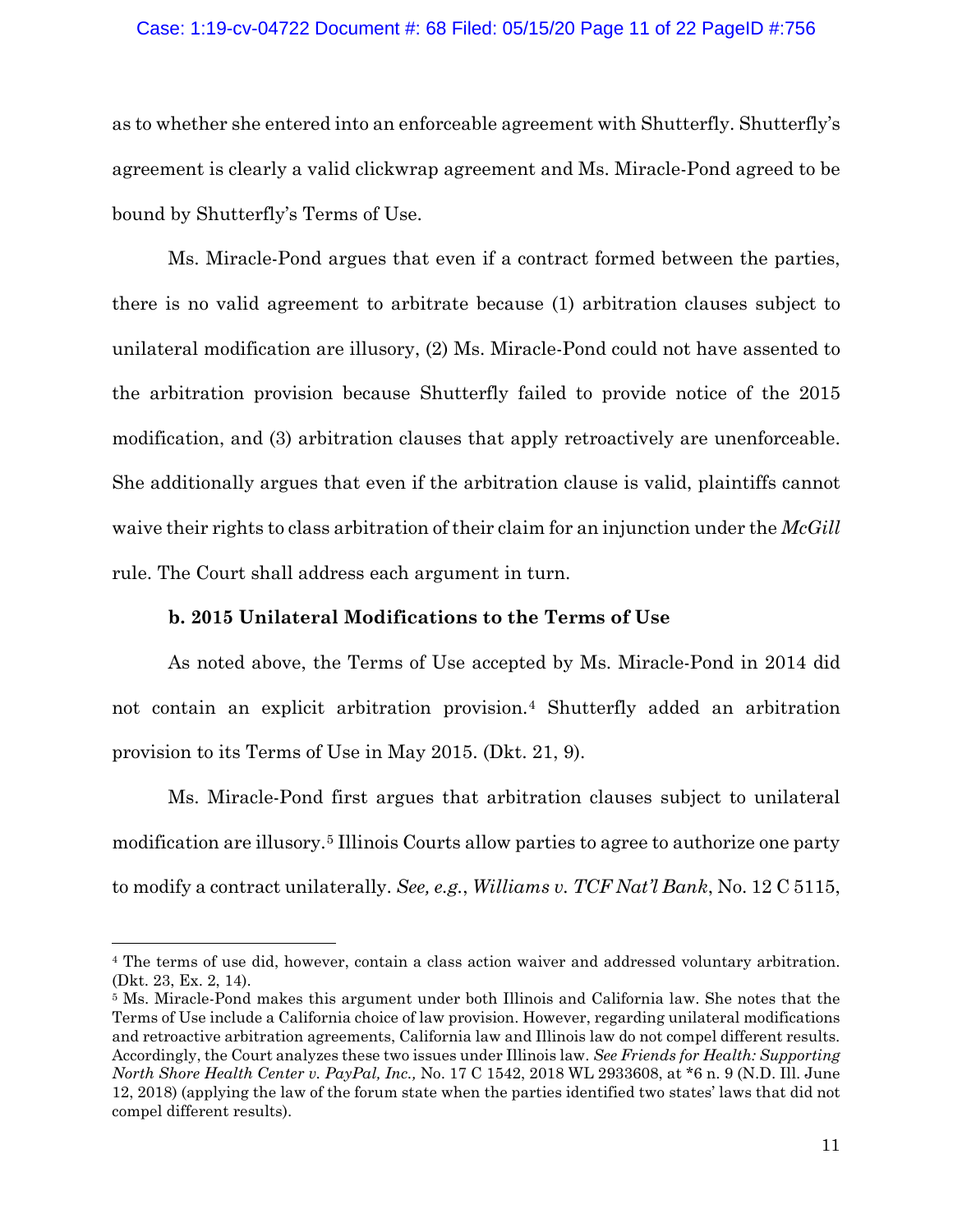2013 WL 708123, at \*9 (N.D. Ill. Feb. 26, 2013) ("In Illinois … unilateral modification clauses are enforceable") (citing *Garber v. Harris Trust & Sav. Bank*, 104 Ill.App.3d 675 (Ill.App.Ct. 1982)); *Kinkel v. Cingular Wireless LLC*, 223 Ill.2d 1, 14 (Ill. 2006) (in Illinois, parties may "expressly reserve[ ] the right to unilaterally modify terms and conditions of the agreement, at any time, without notice"). More specifically, Illinois courts have repeatedly recognized the enforceability of arbitration provisions added via a unilateral change-in-terms clause. *See, e.g.*, *Williams v. TCF Nat'l Bank*, 2013 WL 708123, at \*6, 9 (enforcing revised arbitration provision added via a changein-terms clause); *Sherman v. AT&T Inc.*, No. 11 C 5857, 2012 WL 1021823, at \*4 (N.D. Ill. Mar. 26, 2012) (enforcing revised arbitration agreement because "[t]he Court finds that [the plaintiff] agreed to a contract with a change-in-terms provision"); *Rosen v. SCIL, LLC*, 343 Ill.App.3d 1075, 1082 (2003) (enforcing arbitration agreement added to cardholder agreement because "[i]f plaintiff did not wish to agree to the new terms in his credit card agreement, he simply should have stopped using the card").<sup>[6](#page-11-0)</sup> As long as the parties agree that one party may unilaterally modify the terms of the contract, a unilateral modification is not illusory, and courts frequently enforce those modifications.

The Terms of Use Ms. Miracle-Pond accepted in 2014 included a change-interms provision. That provision stated that Shutterfly "may revise these Terms from

<span id="page-11-0"></span><sup>6</sup> Unilateral amendments are similarly allowed under California law. *Friends for Health*, 2018 WL 2933608, at \*3 (noting that "a significant body of California law approv[es] of contract provisions that allow unilateral amendments" to arbitration agreements); *see also Ashbey v. Archstone Prop. Mgmt., Inc.*, 612 Fed.App'x 430, 432 (9th Cir. 2015) ("[U]nilateral modification provisions…are not substantively unconscionable because they are always subject to the limits imposed by the covenant of good faith and fair dealing implied in every contract"); *Serpa v. Cal. Sur. Investigations, Inc.*, 215 Cal.App. 4th 695, 706 (Cal. Ct. App. 2013) (collecting cases).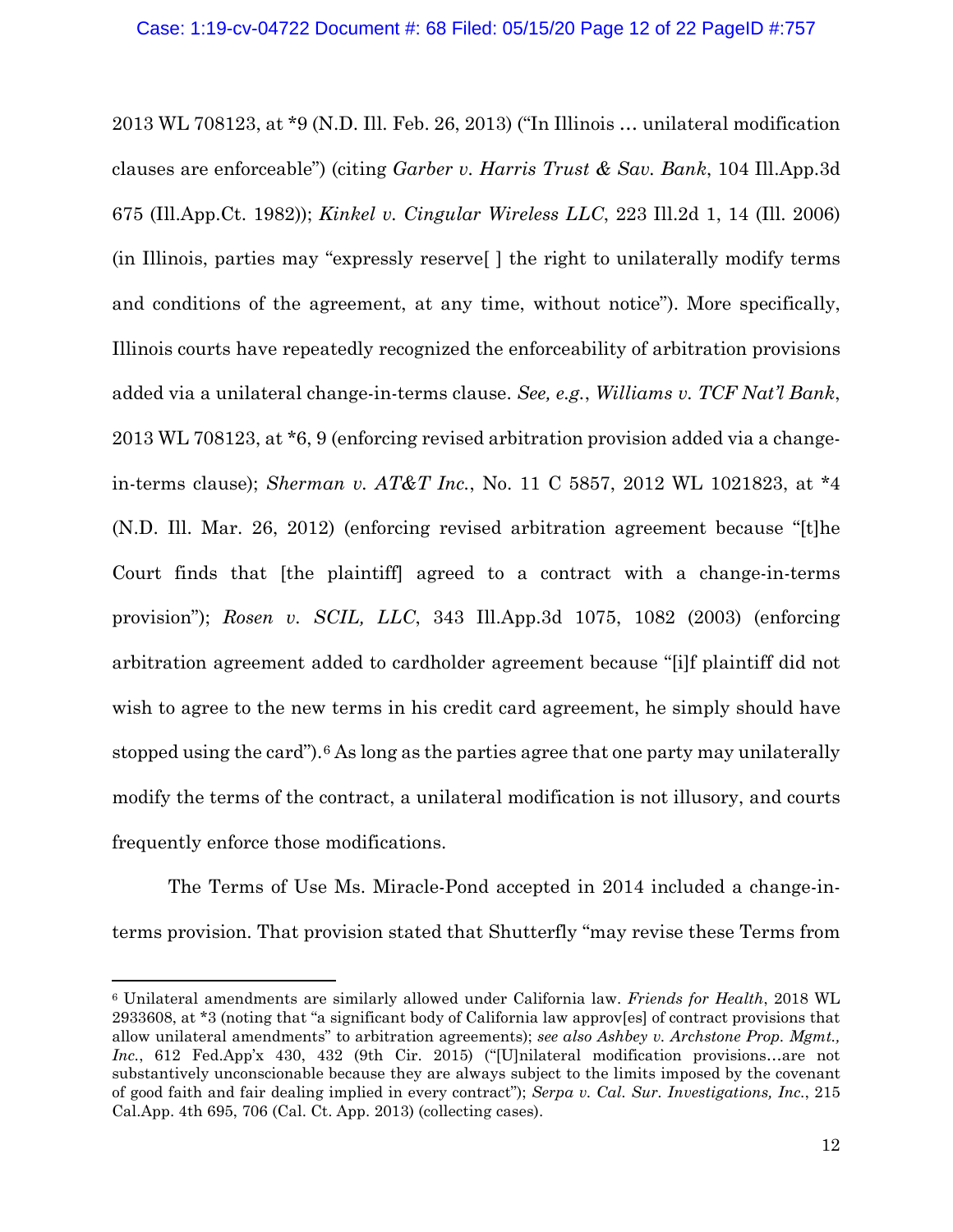#### Case: 1:19-cv-04722 Document #: 68 Filed: 05/15/20 Page 13 of 22 PageID #:758

time to time by posting a revised version." (Dkt. 23, Ex. 2, 2). The Terms of Use further explained:

YOUR CONTINUED USE OF ANY OF THE SITES AND APPS AFTER WE POST ANY CHANGES WILL CONSTITUTE YOUR ACCEPTANCE OF SUCH CHANGES… BY ORDERING PRODUCTS OR USING SERVICES, YOU ACKNOWLEDG THAT YOU HAVE READ AND REVIEWED THE TERMS IN THEIR ENTIREITY, YOU AGREE TO THESE TERMS AND THE PRIVACY POLICY AND THESE TERMS CONSTITUTE BINDING AND ENFORECABLE OBLIGATIONS ON YOU.

(Dkt. 23, Ex. 2, 2) (capitalization in original). Shutterfly's Terms of Use included a valid change-in-terms provision; it informed users that Shutterfly had the right to unilaterally modify its terms, that modified terms would be posted on Shutterfly's website, and that continued use of Shutterfly products constitutes acceptance of the modified terms. Thus, Ms. Miracle-Pond agreed that her continued use of Shutterfly's services would communicate her assent to the most recent version of the Terms of Use posted online at the time of her use. After Shutterfly posted the amended terms in May 2015, Ms. Miracle-Pond placed four orders for products between December 2015 and December 2018. Ms. Miracle-Pond's continued use of her Shutterfly account and Shutterfly services indicates acceptance of Shutterfly's modifications and the arbitration clause.

Ms. Miracle-Pond counters that Illinois courts only uphold change-in-term provisions when the plaintiff is given notice of the change. She further argues that she could not assent to an arbitration provision of which she had no notice. However, the Illinois Supreme Court has explained that when a "service agreement…expressly reserve[s] the right" of the drafter "to unilaterally modify the terms and conditions of

13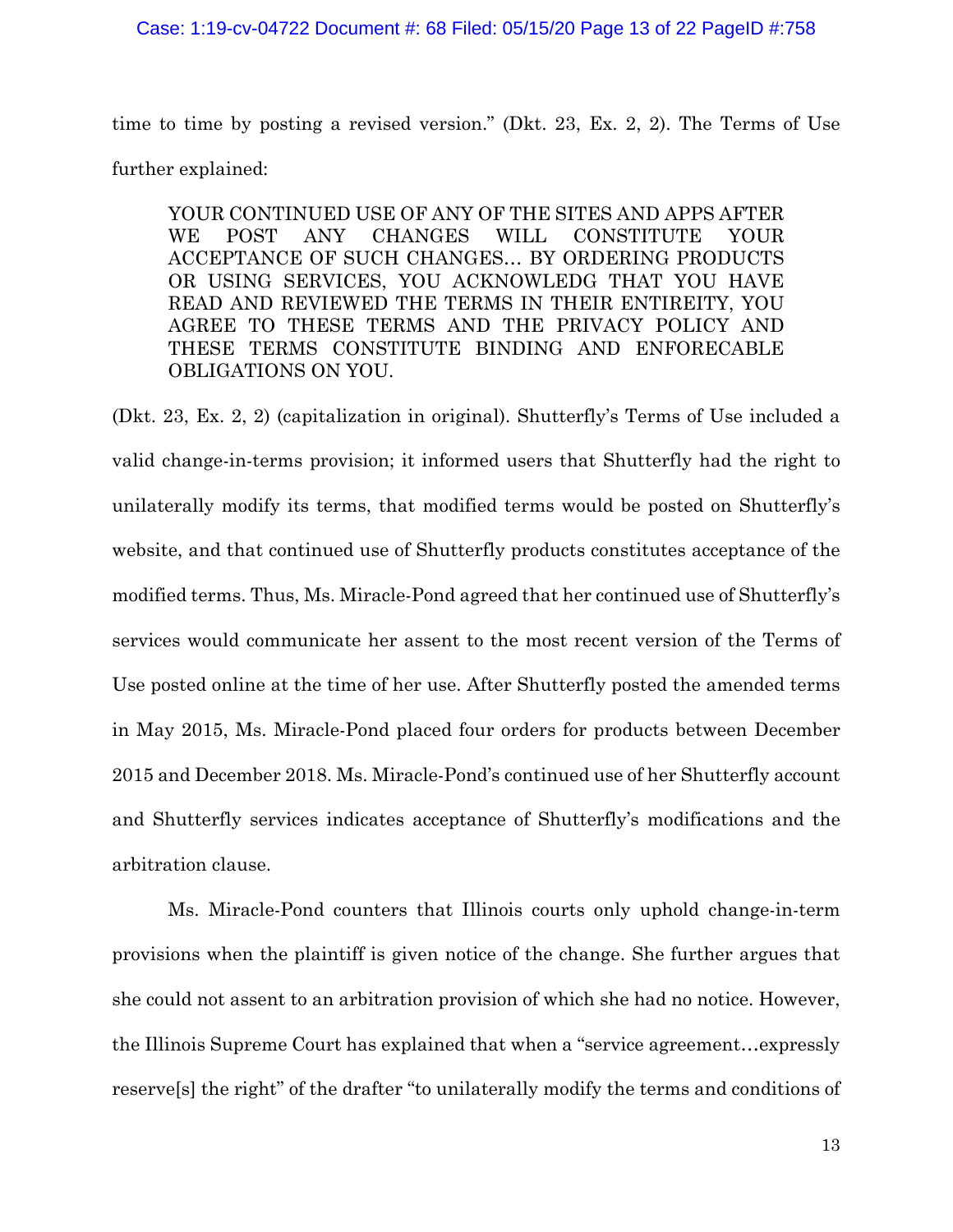### Case: 1:19-cv-04722 Document #: 68 Filed: 05/15/20 Page 14 of 22 PageID #:759

the agreement, at any time, *without notice*," and the customer "accepted this condition" by signing the service agreement, the drafter's right to subsequently modif[y] the arbitration provision in that agreement ends only when the service agreement is "terminated" and "no longer in effect." *Kinkel v. Cingular Wireless LLC*, 223 Ill.3d 1, 14 (Ill. 2006) (emphasis added). Illinois courts have additionally rejected the argument that notice of an amendment is necessary to create "mutual assent" to the amended contract. On the contrary, when parties agree in advance to allow unilateral modifications to the terms of their contract, subsequent modifications are binding regardless of whether the other party later "accepts" the change. *Southport Bank v. Miles*, No. 10 C 8321, 2014 WL 1292452, at \*2-3 (N.D. Ill. Mar. 27, 2014) (rejecting the argument that "unilateral contract modifications are not valid" and holding that, where the parties to an agreement "expressly reserved the right" of one party "to unilaterally modify the loan agreement," such modifications were valid and enforceable even if they were "never assented to" by the counterparty) (citing *Kinkel*, 223 Ill.3d at 14).

Such is the case here. In 2014, Ms. Miracle-Pond entered into a service contract that explicitly gave Shutterfly's the right to unilaterally modify the agreement at any time and without notice, other than posting the modified terms on their website. It is undisputed that Shutterfly posted the modified Term of Use on its website in May 2015. Ms. Miracle-Pond indicated her acceptance to the modified Terms of Use by continuing to use Shutterfly products. Her arguments regarding lack of notice are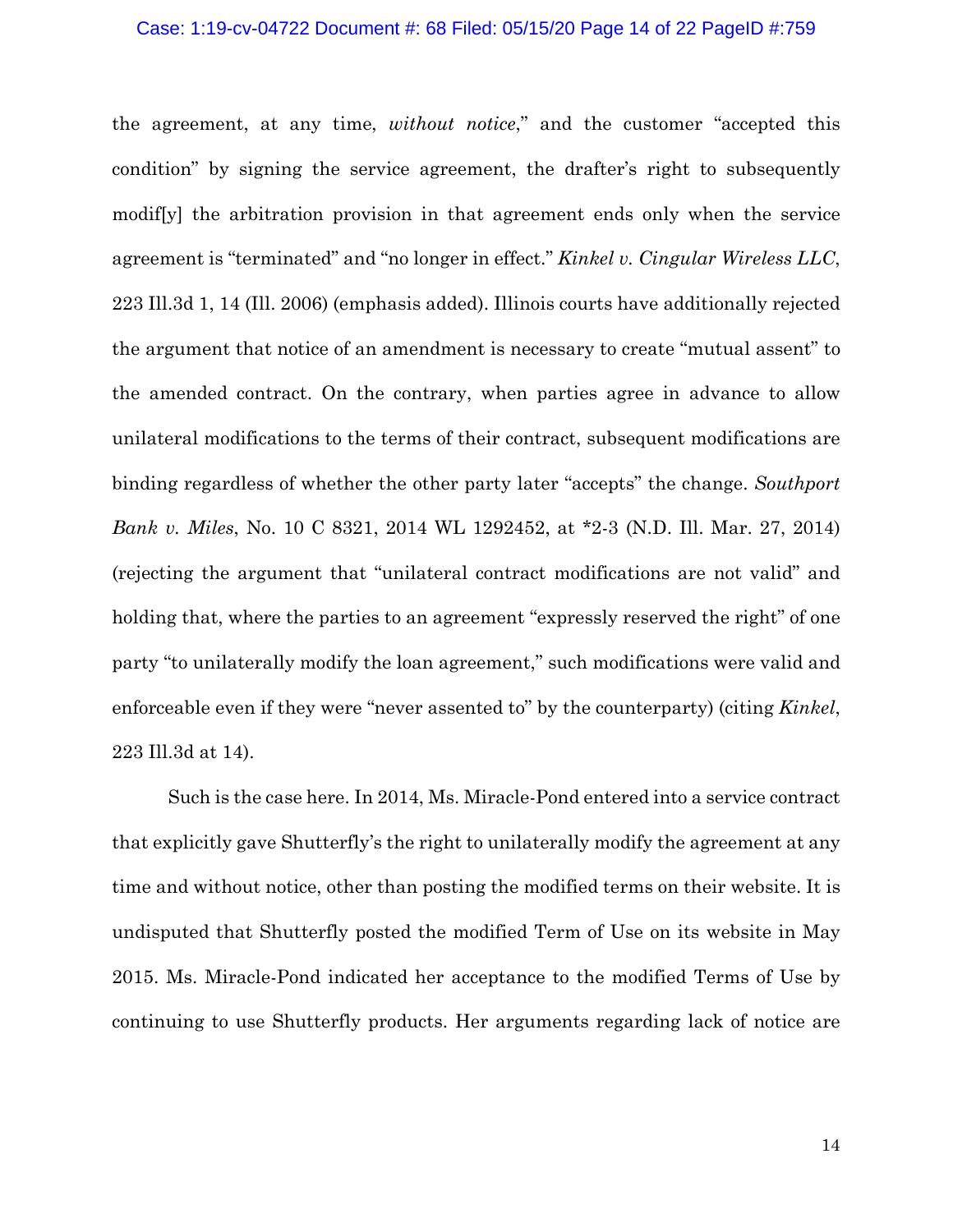thus unavailing. Ms. Miracle-Pond is accordingly bound by the 2015 modifications to the Terms of Use. [7](#page-14-0)

# **c. 2019 Modification and Retroactive Application**

Ms. Miracle-Pond takes issue with the September 2019 email sent to Shutterfly users. Describing the email as "a desperate strategic 'Hail Mary,'" Ms. Miracle-Pond argues that this email did not create a binding agreement to arbitrate and cannot apply retroactively to her claim.[8](#page-14-1) (Dkt. 37, 10). The Court is unpersuaded by these arguments.

First, Ms. Miracle-Pond argues that the September 2019 email failed to provide sufficient notice that the arbitration clause had been added to the Terms of Use.[9](#page-14-2) The Court addressed arguments regarding notice in the previous section, holding that the agreement between the parties did not require notice of modifications other than a posting on Shutterfly's website (Shutterfly provide such a posting). Additionally, the cases cited by Ms. Miracle-Pond in support of her arguments regarding the 2019 email's lack of notice are inapposite. Those cases address arbitration clauses that were hidden beneath multiple confusing hyperlinks

<span id="page-14-1"></span><sup>8</sup> This email is also the subject of a motion for curative measures (Dkt. 38), discussed in Section 2.

<span id="page-14-0"></span><sup>7</sup> Ms. Miracle-Pond argues in passing that this situation is different because Shutterfly added a whole new arbitration section, instead of modifying an existing one. First, this fact does not change the Court's analysis regarding unilateral modification. Second, the 2014 Terms of Use included a dispute resolution provision that addressed voluntary arbitration and included a class action waiver. The 2015 modification was just that—a modification of existing dispute resolution procedures.

<span id="page-14-2"></span><sup>9</sup> Ms. Miracle-Pond believes that Shutterfly "purposeful[ly] concealed" the arbitration clause from its users by making the body of the email largely about the Privacy Policy and other changes to the Terms of Use. As noted above, the email stated: "We're updating our Privacy Policy and Terms of Use, reflecting our ongoing commitment to be transparent about how we use your data and keep it safe." The second paragraph stated, "We invite you to read our policies in full, but here's a snapshot:" followed by four bullet points unrelated to arbitration. Underneath that bullet point list, the email stated: "We also updated our Terms of Use to clarify your legal rights in the event of a dispute and how disputes will be resolved in arbitration." (Dkt. 22, Ex. 1).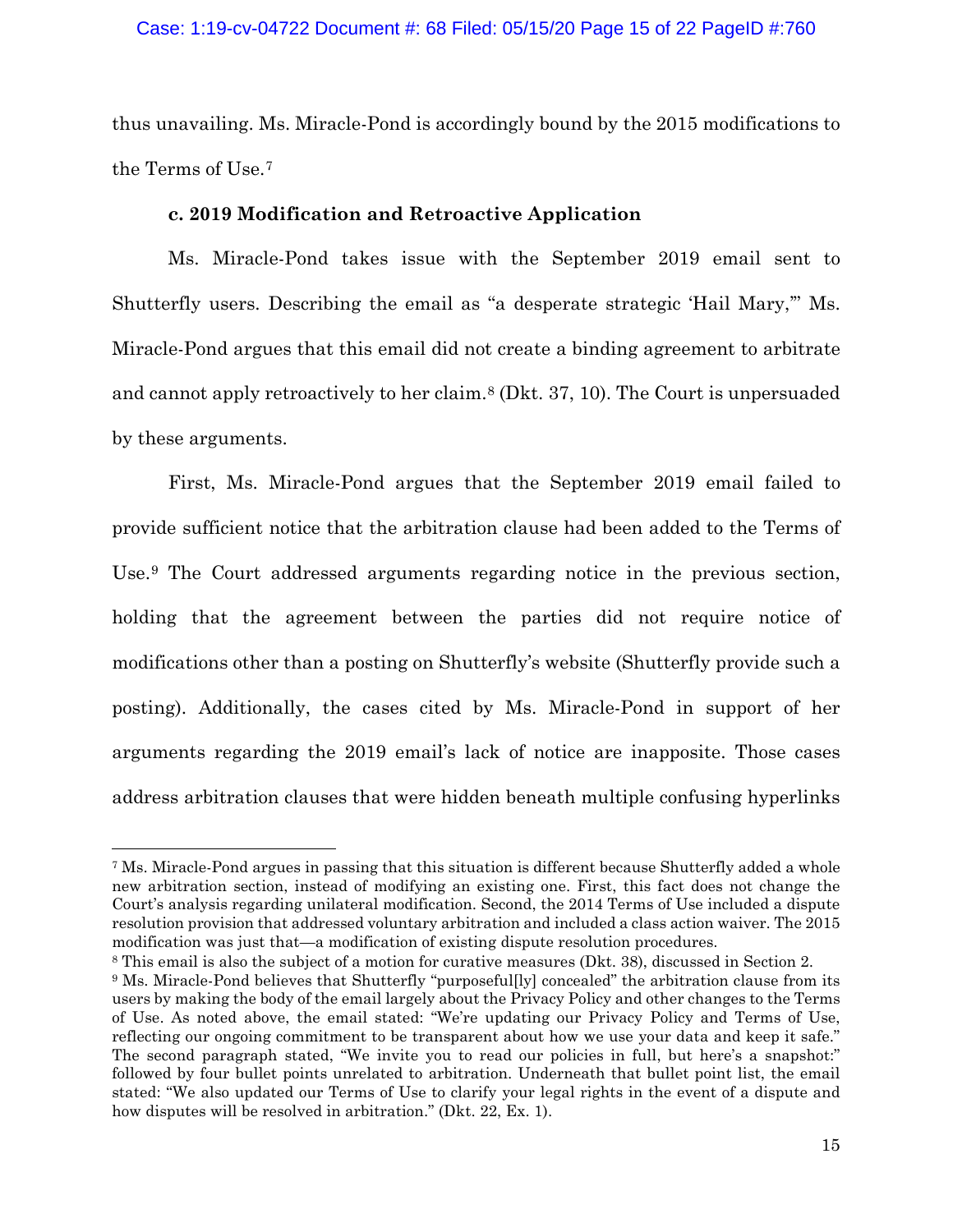#### Case: 1:19-cv-04722 Document #: 68 Filed: 05/15/20 Page 16 of 22 PageID #:761

in browsewrap agreements. *Van Tassel v. United Mktg. Group, LLC*, 795 F.Supp.2d 770, 793 (N.D. Ill. 2011); *Hussein v. Coinabul, LLC*, No. 14 C 5735, 2014 WL 7261240, at \*3 (N.D. Ill. Dec. 19, 2014). That is not the situation here.

Second, Ms. Miracle-Pond argues that a new agreement to arbitrate cannot apply retroactively to her existing claims. (Dkt. 37, 12); *Morrison v. Amway*, 517 F.3d 248, 257 (5th Cir. 2008) (refusing to enforce arbitration clause because there was no "savings clauses which preclude[d] application of such amendments to disputes which arose…before the amendment."); *In re Zappos.com, Inc. Customer Data Sec. Breach Litig.*, 893 F.Supp.2d 1058 (D. Nev. 2012). The premise of this argument is that Ms. Miracle-Pond did not agree to arbitration before she filed this lawsuit in June 2019, and that the September 2019 email was an attempt to retroactively force her into arbitration. However, this Court has determined that Ms. Miracle-Pond is bound by the 2015 modification. She accordingly agreed to her arbitrate her claims in 2015 well before she filed this lawsuit. The Court declines to address this argument any further.<sup>[10](#page-15-0)</sup>

## **d.** *McGill* **Rule**

Finally, in a footnote, Ms. Miracle-Pond argues that even if Shutterfly's arbitration clause is valid, it is unenforceable under California's *McGill* rule.[11](#page-15-1) (Dkt. 37, 8 n. 3). Under *McGill v. Citibank,* plaintiffs cannot waive their right to public

<span id="page-15-0"></span><sup>&</sup>lt;sup>10</sup> The Court additionally declines to address Ms. Miracle-Pond's arguments regarding her failure to close her account after receiving the email.

<span id="page-15-1"></span><sup>11</sup> In the body of Ms. Miracle-Pond's brief, she relies exclusively on Illinois law. In one footnote, Ms. Miracle-Pond argues that the terms of the contract should be governed by California law. Up until this point, California law and Illinois law did not compel different results, so the Court applied Illinois law. Because the two states' laws now diverge, the Court addresses this issue under California law.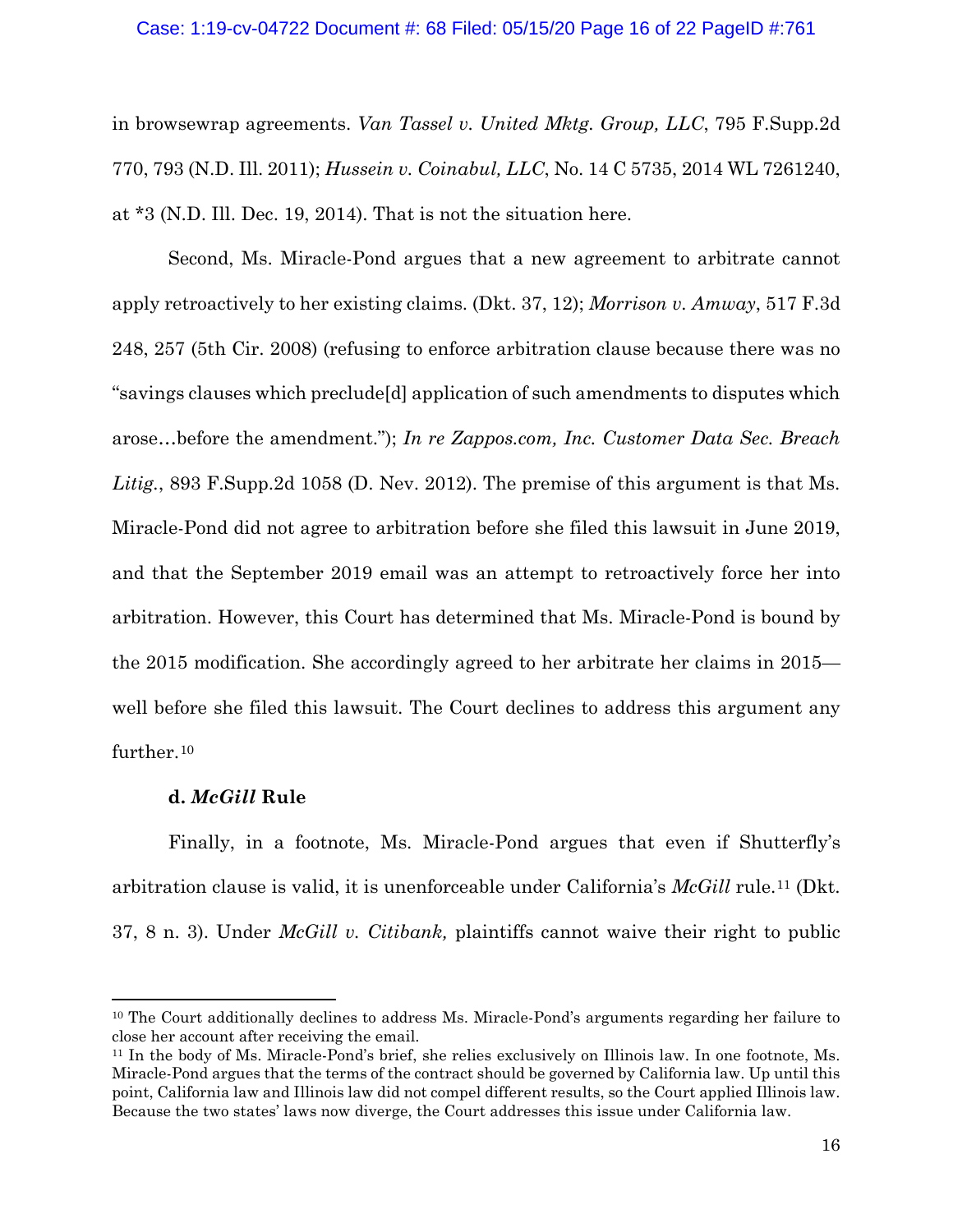injunctive relief in any forum, including in arbitration. 2 Cal.5th 945, 215 Cal.Rptr. 627, 393 P.3d 85 (2017); *Blair v. Rent-A-Center, Inc.*, 928 F.3d 819 (9th Cir. 2019) (holding that the *McGill* rule is not preempted by the FAA). Ms. Miracle-Pond asserts that "Plaintiffs' cannot waive their rights to class arbitration of their claim for an injunction prohibiting Shutterfly from continuing to collect face scans of Illinois residents notwithstanding the 'class waiver' provision in the [Term of Use]." (Dkt. 37, 9). In its respective footnote, Shutterfly argues that the *McGill* rule only applies to claims arising under California's consumer protection laws, and that the Plaintiffs in this case are not seeking a public injunction, but a private one. *See Roberts v. AT&T*, No. 15 C 3418-EMC, 2018 WL 1317346, at \*9 (N.D. Cal. Mar. 14, 2018) (compelling arbitration of non-Californians, despite *McGill*, because the substantive claim arose under Alabama law) *aff'd* 801 Fed.App'x. 492; *Diaz v. Nintendo of America Inc.*, No. C19-1116 TSZ, 2020 WL 996859, at \*1 n.4 (W.D. Wash. Mar. 2, 2020) (same); *Wright v. Sirius XM Radio Inc*., No. SACV 16-01688, 2017 WL 4676580, at \*9-10 (C.D. Cal. June 1, 2017) (relief that would "solely benefit the putative class members" is not "public" relief under *McGill*).

 Here, Plaintiffs' substantive claim arises under an Illinois statute: BIPA. It does not arise under the consumer protection laws of California. Accordingly, the McGill rule does not apply to the arbitration agreement in this case. *Roberts*, 2018 WL 1317346, at \*9; *Diaz*, 2017 WL 4676580, at \*1 n. 4. Ms. Miracle-Pond entered into a valid arbitration agreement, and the Court grants Shutterfly's motion to compel arbitration.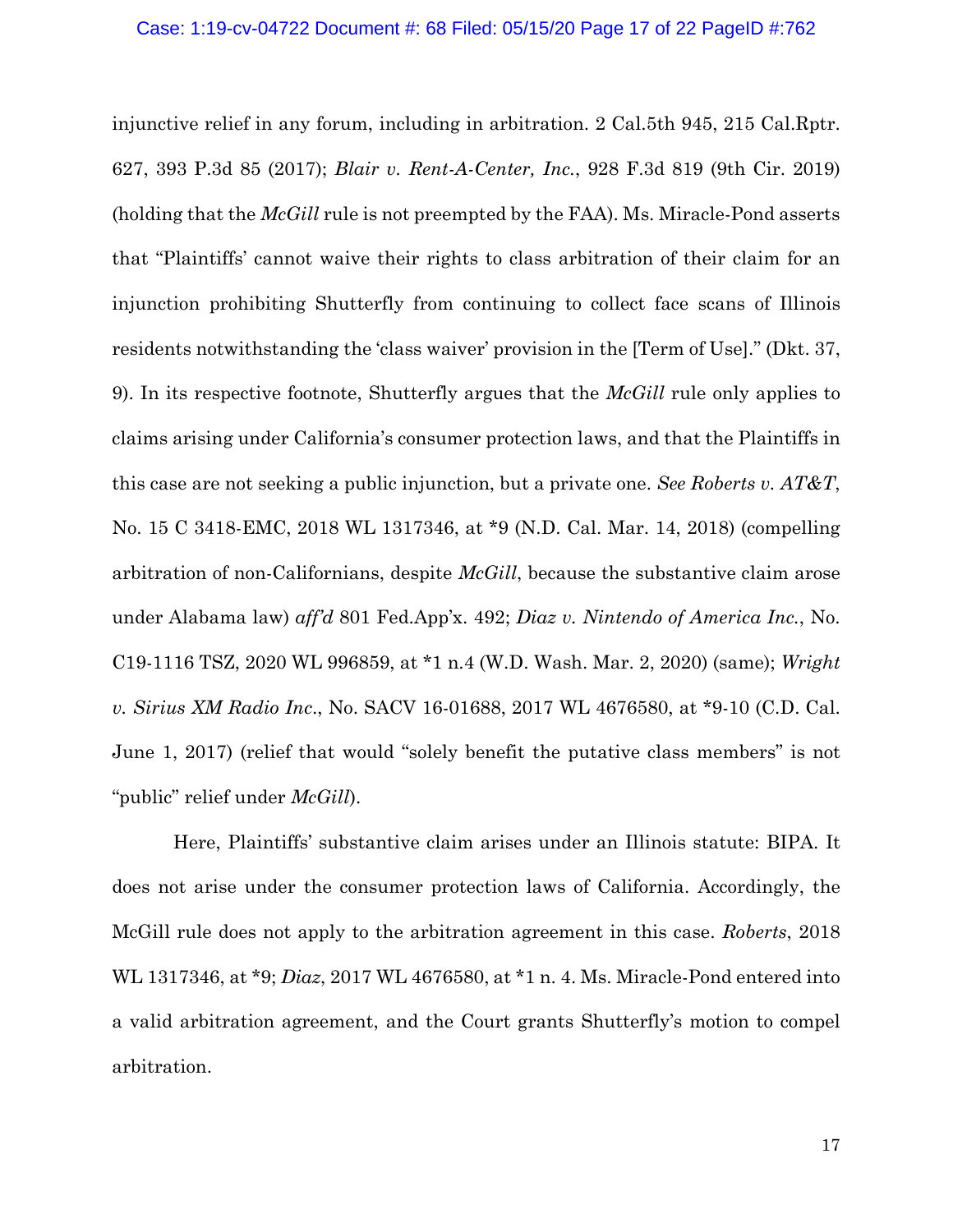## **2. Curative Measures**

Plaintiffs move for curative measures based on the September 2019 email. Plaintiffs believe this email was an attempt by Shutterfly to "surreptitiously" bind unwitting putative class members to arbitration agreements. (Dkt. 38, 1). Plaintiffs claim that the email was an improper *ex parte* communication, and make two main arguments for curative measures: 1) the email imposed an arbitration clause on putative class members, and 2) the email was misleading because recipients were not told about this lawsuit or given contact information for Plaintiffs' counsel. The Court disagrees on both fronts and declines to impose curative measures.

A court has supervisory authority over a defendant's communications with putative class members. *See* Fed. R. Civ. Pro. 23(d). Indeed, "[b]ecause of the potential for abuse, a district court has both the duty and the broad authority to exercise control over a class action and to enter appropriate orders governing the conduct of counsel and parties." *Gulf Oil v. Bernard*, 452 U.S. 89, 100, 101 S. Ct. 2193, 68 L.Ed.2d 693 (1981); *see also Hoffman-La Roche Inc. v. Sperling*, 493 U.S. 165, 171, 110 S. Ct. 482, 107 L.Ed.2d 480 (1989) ("We have recognized that a trial court has a substantial interest in communications that are mailed for single actions involving multiple parties"). Courts "have repeatedly used this authority to bar or invalidate class action waivers and arbitration clauses procured from potential class members who were not provided adequate notice of the pending action." *Brodsky v. HumanaDental Ins. Co.*, No. 10 C 03233, 2016 WL 5476233, at \*12 (N.D. Ill. Sep. 29, 2016) (citing *Piekarsi v. Amedisys Illinois, LLC*, 4 F.Supp.3d 952, 956 (N.D. Ill. 2013) (court invalidated an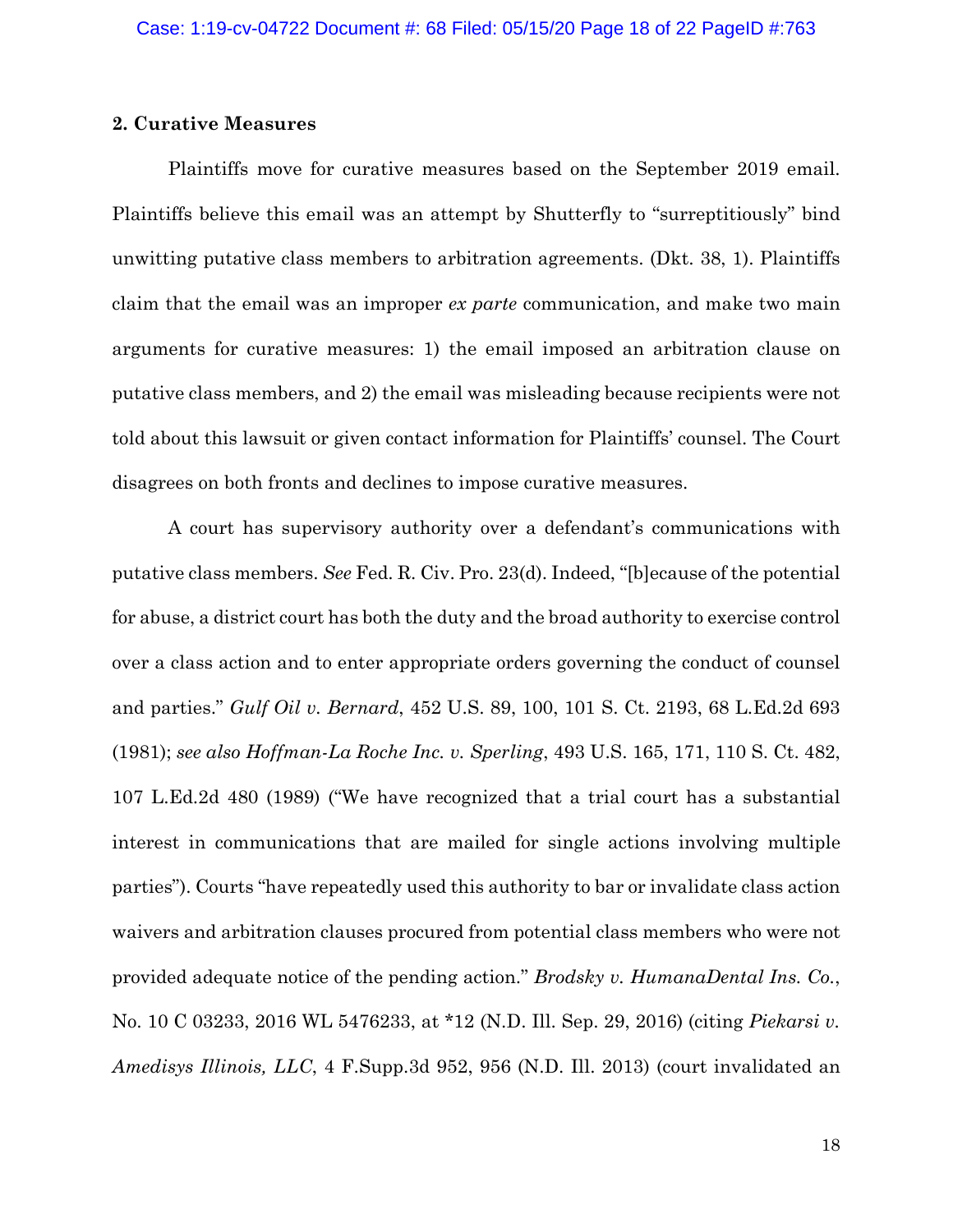#### Case: 1:19-cv-04722 Document #: 68 Filed: 05/15/20 Page 19 of 22 PageID #:764

arbitration agreement sent to putative class members and required defendant to send a corrective notice)).

First, Plaintiffs' characterization of the email is largely incorrect. Plaintiffs argue that this email was an attempt to bind unwitting class members to an arbitration agreement after this lawsuit was filed. Yet Shutterfly had an arbitration agreement in its Terms of Use since May 2015. As the Court already determined above, individuals who created Shutterfly accounts before the May 2015 modification, and continued to use Shutterfly's services, are bound by the 2015 agreement to arbitrate. Individuals who signed up for a Shutterfly account after May 2015 are also bound by that arbitration agreement. Importantly, the Court did not rely on September 2019 email to reach that conclusion. The September 2019 email did not impose a new arbitration provision on putative class members. Rather, Shutterfly users and accountholders were already bound by the 2015 arbitration agreement.<sup>[12](#page-18-0)</sup>

Additionally, the cases cited by Plaintiffs in support of their motion are distinguishable. Those cases involved defendants who, during the litigation, sought to impose arbitration agreements for the first time on class members for the purpose of thwarting the class action. *See, for example, DeGidio v. Crazy House Saloon & Rest.*, 880 F.3d 135, 138 (4th Cir. 2018) ("at the very end of the discovery period […], Crazy Horse began entering [into] arbitration agreements with entertainers who had

<span id="page-18-0"></span><sup>12</sup> Plaintiffs claim that the 2019 email is "the basis for Shutterfly's claim that certain of the class members are subject to mandatory arbitration." (Dkt. 38, 14). Yet Shutterfly concedes in its brief that it is not relying on the 2019 email to bind class members to arbitration. Rather, Shutterfly states that all class members are "bound by the class action waiver in the 2015 arbitration provision." (Dkt. 47, 7). This statement is consistent with the Court's earlier finding. The 2019 email has no bearing on whether class members agreed to arbitrate.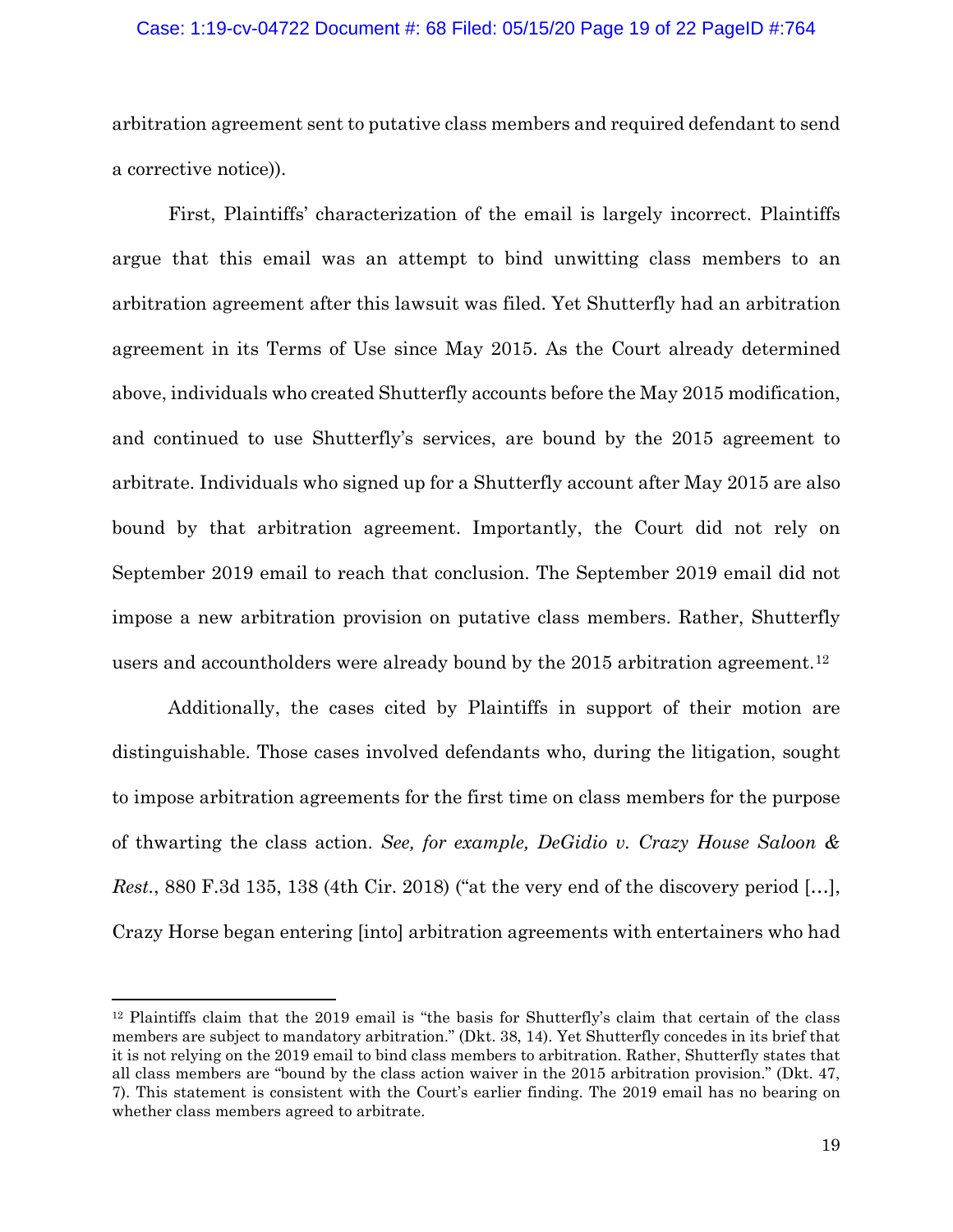worked at the club"); *Billingsley v. Citi Trends, Inc.*, 560 F. App'x 914, 919 (11th Cir. 2014) (defendant "did not conceive or begin to institute its ADR policy" until briefing schedule set on motion for conditional certification of collective action); *Brodsky*, 2016 WL 5476233, at \*12 (new arbitration agreements sent to class members "long after this case was filed" and shortly before class-certification briefing). Other cases cited by Plaintiffs either do not involve arbitration agreements but rather outright releases, or include attempts to intimidate class members. *See, for example, Marino v. CACafe, Inc.*, No. 16 C 6291, 2017 WL 1540717, at \*1 (N.D. Cal. Apr. 28, 2017) (defendants emailed a release to employees that "did not state that a lawsuit had been filed"); *Sloan v. Ameristar Casinos, Inc.*, No. 12 C 01126, 2013 WL 5548316, at \*1-2 (D. Colo. Oct. 3, 2013) (employer sent letters and conducted one-on-one interviews "intentionally intended to frighten and dissuade" employees from "joining the class"). Unlike Plaintiffs' cited cases, Shutterfly did not add a new arbitration agreement while this lawsuit was pending in an attempt to thwart the class action. Rather, Shutterfly's users were already bound by an arbitration agreement that had been in existence for several years before this lawsuit began. There is also no indication that Shutterfly's email was an attempt to secure a release or intimidate class members.

Plaintiffs only cite to one case, *Balasanyan v. Nordstrom, Inc.*, in which a court invalidated an amended arbitration provision. No. 11 C 2609, 2012 WL 760566 (S.D. Cal. Mar. 8, 2012). In that case, the existing arbitration clause did not cover the claims brought by the plaintiff. *Id*. at \*1-2. After the plaintiff filed suit, the defendant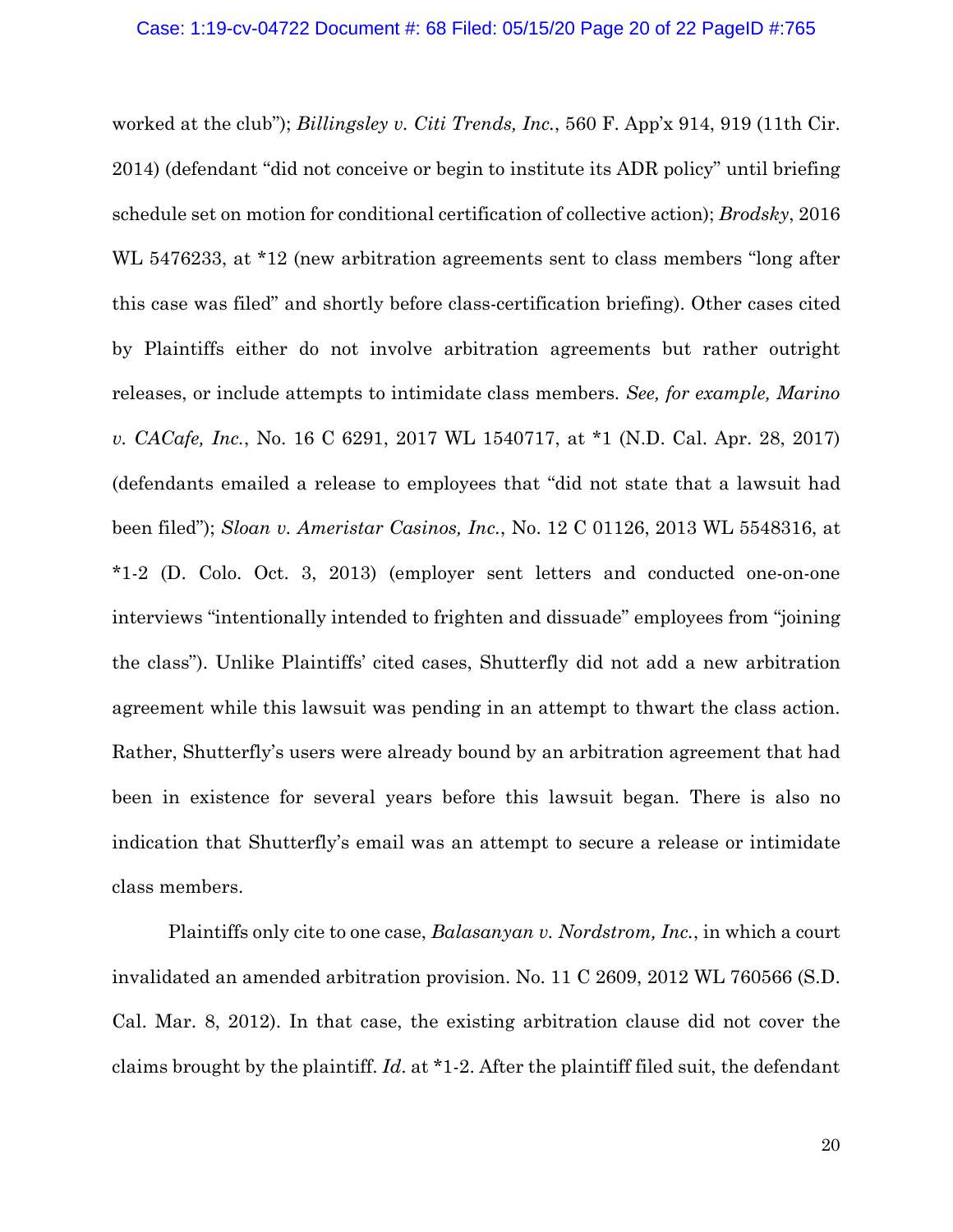#### Case: 1:19-cv-04722 Document #: 68 Filed: 05/15/20 Page 21 of 22 PageID #:766

amended the clause to cover the plaintiff's claims and added a class waiver. *Id*. That is not the situation here. The 2019 modifications did not significantly alter the scope of the arbitration agreement or add a class waiver. Rather, the 2019 update made three changes: 1) updated the name of the arbitral rules, 2) stylistic changes to bold the arbitration provision and make it more prominent, 3) clarified that claims that cannot lawfully be arbitrated on an individual basis should proceed in court. Only the last change is substantive, and it does not apply here.<sup>[13](#page-20-0)</sup>

There is no indication that Shutterfly engaged in any improper conduct: "[t]here is no evidence of deceptive conduct, no evidence of coercion, no evidence of targeting putative Class Members, no evidence of imposing arbitration without agreement or without additional consideration." *Chen-Oster v. Goldman, Sachs & Co.*, No. 10 C 6950, 2020 WL 1467182, at \* (S.D.N.Y. Mar. 26, 2020). The 2019 email does not affect class members' rights. The Court has not and will not rely on the 2019 email to find that any putative class members agreed to arbitrate. Indeed, Shutterfly conceded that the Court need not rely on the 2019 email for that purpose. No remedial measures are necessary.

### **CONCLUSION**

For the reasons stated above, the Court grants Shutterfly's motion to compel arbitration for Ms. Miracle-Pond and stay proceedings. (Dkt. 19). Plaintiffs' motion

<span id="page-20-0"></span><sup>13</sup> This change addresses the Ninth Circuit's decision in *McCardle v. AT&T Mobility, LLC*, 772 F.App'x 575 (9th Cir. 2019), *pet. for reh'g pending*, No. 17-17246 (filed Aug. 9, 2019), which voided an entire arbitration agreement because the class action waiver was unenforceable. Shutterfly's change clarified that if a court were to find the class action waiver unenforceable as to some claims, those claims should proceed in court. (Dkt. 47, 14).